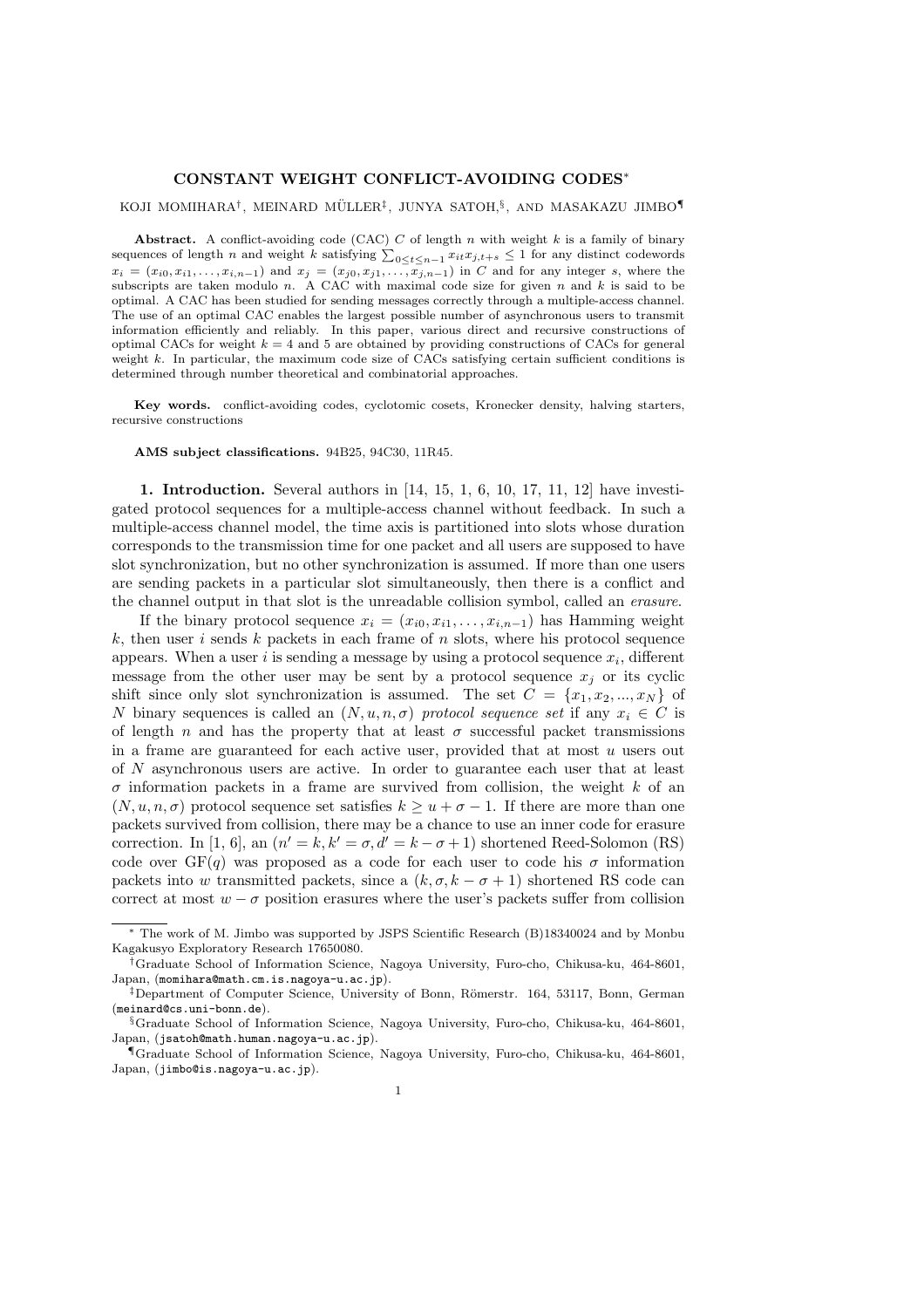and then the  $\sigma$  information packets are recovered at the receiver. In order to use an inner code, every protocol sequence of  $C$  should have constant weight  $k$ , and such an  $(N, u, n, \sigma)$  protocol sequence set C is also called a *conflict-avoiding code* (CAC) of length n with weight k. In this paper, it is not objective to discuss inner codes for erasure correction but to provide an upper bound on N for given n and k in the case of  $k = u + \sigma - 1$  and to construct "optimal" conflict-avoiding codes attaining the bound.

Let  $\mathcal{P}(n, k)$  denote the set of all k-subsets of the set  $[0 : n-1] = \{0, 1, \ldots, n-1\}.$ In this paper, if necessary, elements of the set  $[0 : n - 1]$  may be identified with those of  $\mathbb{Z}_n$ , the residue ring of integers modulo n, or  $GF(n)$ , the Galois field for a prime n. Each element  $x \in \mathcal{P}(n,k)$  can be identified with a binary vector in  $\{0,1\}^n$  of Hamming weight  $k$  with  $x$  representing the indices of the nonzero positions. Each element x is also called a *codeword* of *length* n and *weight* k. Given such a codeword x, we define the difference set of x by

(1.1) 
$$
\Delta(x) = \{j - i \pmod{n} : i, j \in x, i \neq j\}.
$$

Note that all elements of  $\Delta(x)$  are positive and that  $\Delta(x)$  contains at most  $k(k-1)$ differences. Furthermore,  $i \in \Delta(x)$  implies  $(n-i) \in \Delta(x)$ , i.e.,  $\Delta(x)$  is symmetric with respect to  $n/2$ . We also define the *halved difference set*  $\Delta_2(x) = \Delta(x) \cap [1 : [n/2]$ . In mathematical notation, a conflict-avoiding code of length  $n$  with weight  $k$  is a subset  $C \subset \mathcal{P}(n,k)$  satisfying the following condition:

(1.2) 
$$
\forall x, y \in C, x \neq y: \ \Delta(x) \cap \Delta(y) = \emptyset.
$$

For given n and k, let  $CAC(n, k)$  denote the class of all conflict avoiding codes of length n with weight k. The maximal size of some code in  $CAC(n, k)$  will be denoted by  $M(n, k)$ , i.e.,

(1.3) 
$$
M(n,k) = \max\{|C| : C \in CAC(n,k)\}.
$$

A code  $C \in \text{CAC}(n, k)$  is said to be *optimal*, if  $|C| = M(n, k)$ . The advantage of using an optimal CAC is that it enables the largest number of asynchronous users to transmit packets efficiently and reliably in such a multiple-access channel model.

In case of weight  $k = 3$ , Levenshtein [11] showed a construction of optimal CACs of length n for every  $n \equiv 2 \pmod{4}$  and for sufficiently large odd integer n. Jimbo et al. [8] obtained a construction of an optimal CAC in the case when  $n = 4m$  and  $m \equiv 2 \pmod{4}$  for  $k = 3$ . In case of general k, Levenshtein [12] gave an infinite series of CACs with  $n = p^r$ ,  $k = (p+1)/2$  and code size  $|C| = (n-1)/(2(k-1))$  for any prime  $p \geq 3$  and integer  $r \geq 2$ . In the remainder of this paper, we will describe various direct and recursive constructions, making use of cyclotomic cosets of Galois fields and combinatorial notions such as halving starters, to obtain optimal CACs. In Section 2, we show upper bounds on code size of CACs with weight  $k = 4$  and 5. In Section 3, some sufficient conditions to construct CACs from cyclotomic cosets of Galois fields are obtained, where the resultant CACs are optimal in case of  $k = 4$  and 5. In particular, we use the well known Chebotarëv's density theorem in class field theory to show the infinite existence of optimal CACs of length prime  $n = 6m + 1$ with weight  $k = 4$  attaining the upper limit obtained in Section 2. In Section 4, we see the asymptotic behavior for the maximum size of codewords of CACs of length  $n \equiv 0 \pmod{3}$  with weight  $k = 4$  by using the Euler's  $\varphi$ -function and some sufficient condition to construct such optimal CACs is obtained. In Section 5, we can give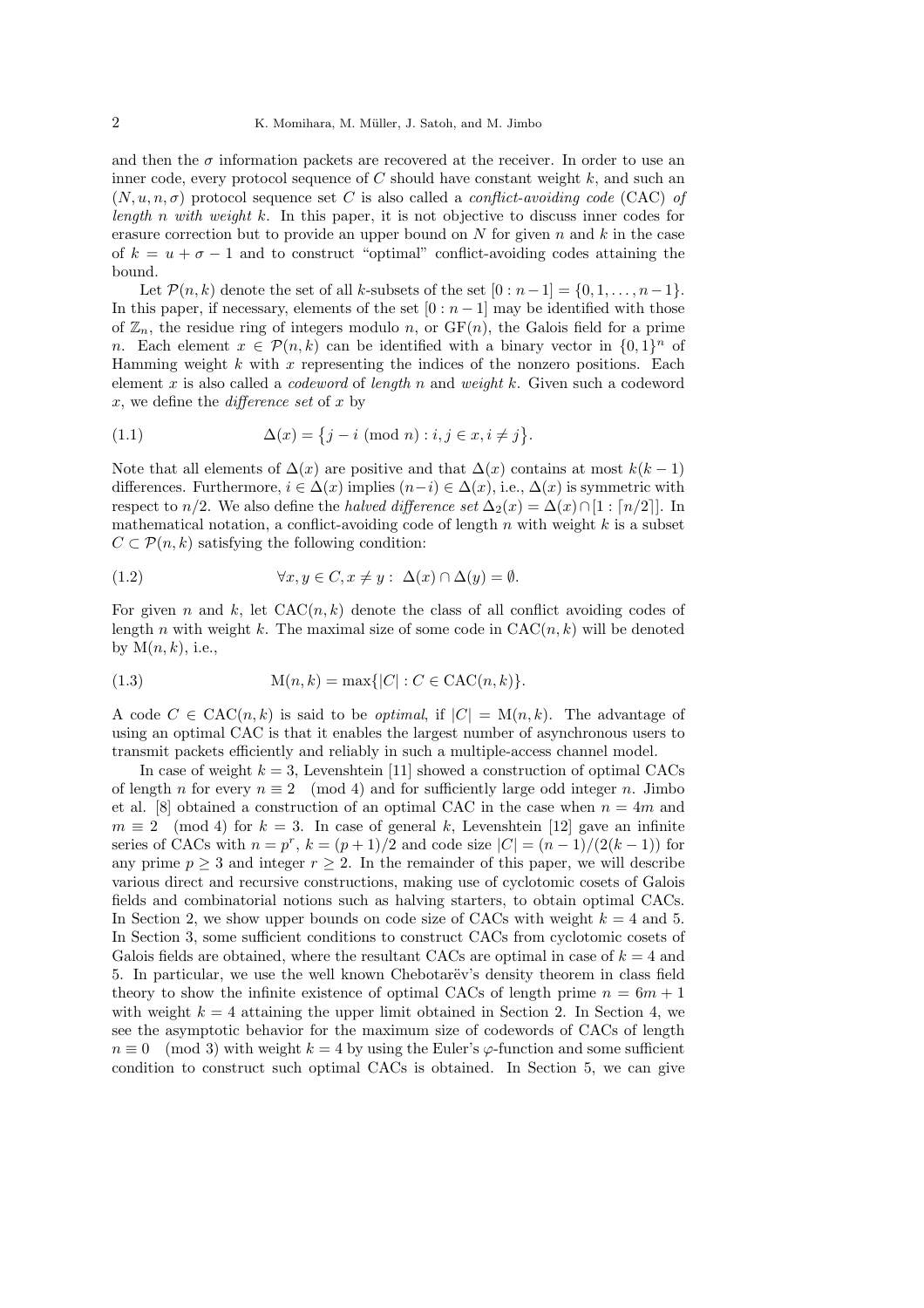sufficient conditions to construct optimal CACs  $C \in \text{CAC}(n, 4)$  with  $M(n, 4) = \frac{n+2}{6}$ for  $n \equiv 0 \pmod{4}$ . Moreover, we show that such optimal CACs exist infinitely many by using the Chebotarëv's density theorem, again. Furthermore, by utilizing a recursive construction which is obtained in Section 6, we determine the value of  $M(n, 4)$  for length  $n = 3p_1p_2 \cdots p_r$  and weight  $k = 4$ , where each  $p_i, i \in [1 : r]$ , is a prime such that  $p_i \equiv 7 \pmod{8}$ . In case of weight  $k = 5$ , we obtain a construction of an optimal CAC of length  $n = 2p_1p_2 \cdots p_r$  where each  $p_i, i \in [1:r]$ , is a prime such that  $p_i \equiv 5 \pmod{24}$  and an optimal CAC of length  $n = 4p_1p_2 \cdots p_r$  where each  $p_i$ ,  $i \in [1 : r]$ , is a prime such that  $p_i \equiv 11 \pmod{12}$ .

2. Equi-Difference CACs and Upper Bounds on Code Size. In order to find codes of large size, the condition given in (1.2) suggests to use many codewords that possess a difference set of small size. This motivates the following definition. A codeword  $x \in \mathcal{P}(n,k)$  is said to be *equi-difference* with *generator*  $i \in [1:n-1]$ , if it is of the form

(2.1) 
$$
x = x_i = \{0, i, 2i, \dots, (k-1)i\},\
$$

where each term is reduced modulo *n*. Note that the assumption that  $x = x_i$  is k-subset implies the condition  $ji \neq 0 \pmod{n}$  holds for every  $j \in [1 : k - 1]$ . Furthermore, for an equi-difference codeword  $x_i$  one has  $\Delta(x_i) = {\pm i \in (mod n) : i \in$  $[1 : k - 1]$  and  $|\Delta(x_i)| \leq 2(k - 1)$ . A codeword with  $|\Delta(x)| < 2(k - 1)$  is said to be exceptional. It should be noted that there may exist exceptional codewords which are not equi-difference. A code  $C \in \text{CAC}(n, k)$  is said to be *equi-difference* if it entirely consists of equi-difference codewords. The set of generators of such a code will be denoted by  $\Gamma(C)$ . Furthermore, the subclass of equi-difference codes in CAC $(n, k)$ will be denoted by  $CAC^{e}(n, k)$ , and the maximal size of some equi-difference CACs by  $M^e(n, k)$ . Obviously, one has  $M^e(n, k) \leq M(n, k)$ .

Now we consider the case of equi-difference conflict-avoiding codes with weight  $k = 4$ . The equi-difference codewords with weight  $k = 4$  are of the form  $x_i =$  $\{0, i, 2i, 3i\}$  for  $i \in [1 : n-1] \setminus \{n/2, n/3, 2n/3\}$ , where the notation  $[1 : n-1] \setminus$  ${n/2, n/3, 2n/3}$  implies that  $n/2, n/3$  and  $2n/3$  are removed from  $[1 : n - 1]$  only when these numbers are integers. It is not hard to see that for a general codeword  $x$  of weight four one has  $3 \leq |\Delta(x)| \leq 12$  and  $|\Delta(x)| \leq 6$  if and only if x is an equi-difference codeword. Furthermore, for an exceptional codeword x one tediously checked that  $|\Delta(x)| = 3 \Leftrightarrow x = \{0, n/4, n/2, 3n/4\}, |\Delta(x)| = 4 \Leftrightarrow x = \{0, n/5, 2n/5, 3n/5\},$  and  $|\Delta(x)| = 5 \Leftrightarrow x = \{0, d, n/2, n/2 + d\}$  or  $x = \{0, d, n/2, n - d\}$  for any  $d \in [1 : 1]$  $n-1$  \  $\{0, n/4, n/2, 3n/4\}$ . Note that for a given  $C \in CAC(n, 4)$ , the difference sets  $\Delta(x)$  for  $x \in C$  are pairwise disjoint subsets of  $[1:n-1]$ . From this fact, one obtains the following upper bound on code size.

LEMMA 2.1. Let  $n = 2<sup>r</sup>5<sup>s</sup>m$ , where m is not divisible by 2 and 5. Then it holds that

$$
\mathcal{M}(n,4) \leq \left\{ \begin{array}{ll} \lfloor n/6 \rfloor, & \text{if } r=1, \ s=0, \\ \lfloor (n+1)/6 \rfloor, & \text{if } r=0, \ s\geq 1, \\ \lfloor (n+2)/6 \rfloor, & \text{if } r\geq 2, \ s=0, \ or \ r=1, \ s\geq 1, \\ \lfloor (n+4)/6 \rfloor, & \text{if } r\geq 2, \ s\geq 1, \\ \lfloor (n-1)/6 \rfloor, & \text{if } r=s=0. \end{array} \right.
$$

For example, if  $r \geq 2$  and  $s \geq 1$ , since some  $C \in \text{CAC}(n, 4)$  can contain two exceptional codewords,  $x_{n/4} = \{0, n/4, n/2, 3n/4\}$  and  $x_{5/n} = \{0, n/5, 2n/5, 3n/5\}$ ,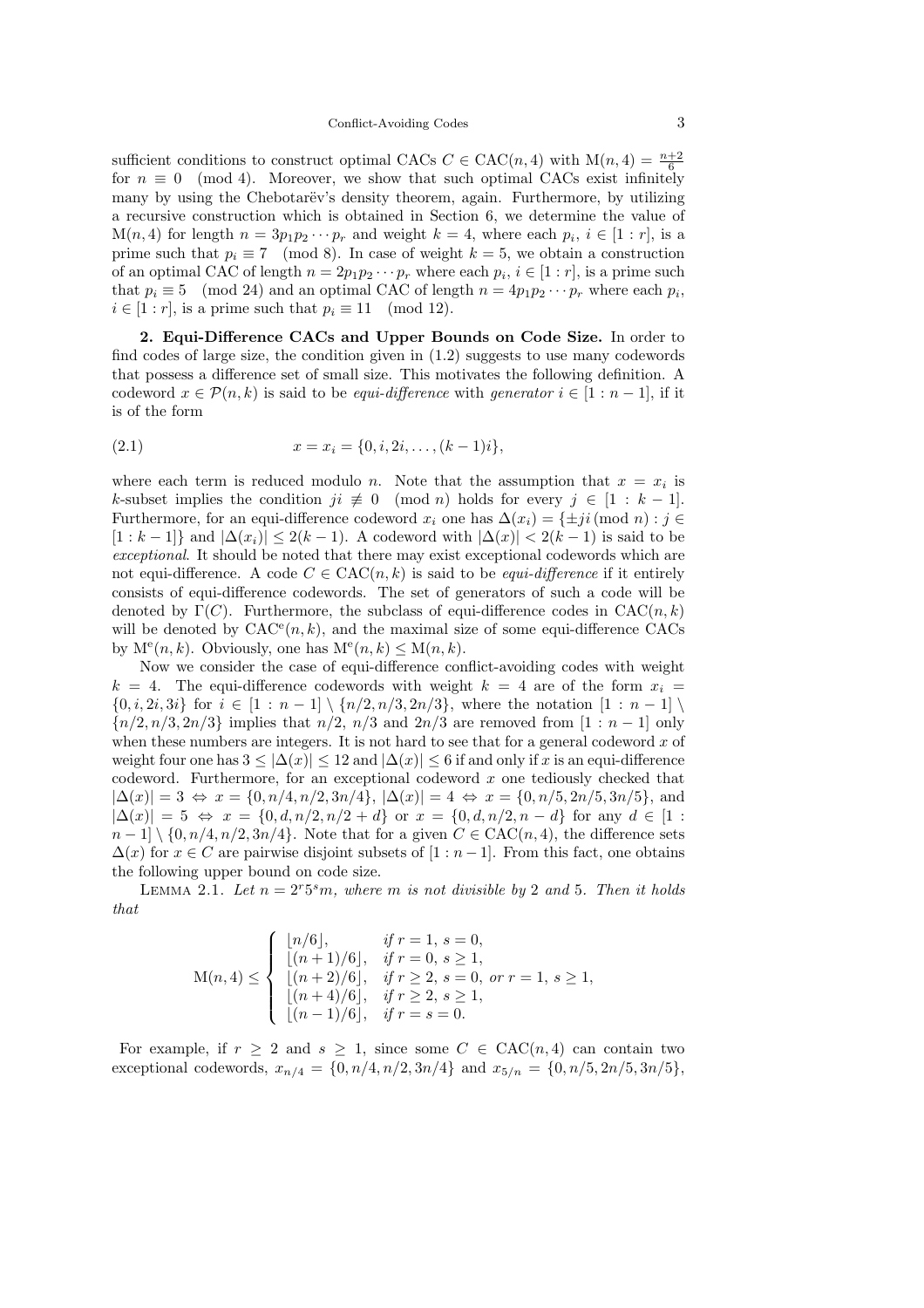we have  $M(n, 4) \leq \lfloor (n-1 - |\Delta(x_{n/4})| - |\Delta(x_{5/n})|)/6 \rfloor + 2 = \lfloor (n+4)/6 \rfloor$ . The other cases are checked similarly.

Since  $\Delta(x_i) = \Delta(x_{n-i})$ , we only need to consider the equi-difference codwords for  $i \in [1 : [(n-1)/2]] \setminus \{n/3\}.$  The halved difference set  $\Delta_2(x_i)$  is given by

(2.2) 
$$
\Delta_2(x_i) = \begin{cases} \{i, 2i, 3i\}, & 1 \le i \le \lfloor n/6 \rfloor, \\ \{i, 2i, n-3i\}, & \lfloor n/6 \rfloor < i \le \lfloor n/4 \rfloor, \\ \{i, n-2i, n-3i\}, & \lfloor n/4 \rfloor < i \le \lfloor n/3 \rfloor, \\ \{i, n-2i, 3i-n\}, & \lfloor n/3 \rfloor < i \le \lfloor n/2 \rfloor. \end{cases}
$$

EXAMPLE 2.2. For  $n = 21$  one has  $M(n, 4) \leq 3$  by Lemma 2.1. The difference sets of the equi-difference codewords  $x_1, x_4$ , and  $x_5$  are given by  $\Delta(x_1)$  =  ${1, 2, 3, 20, 19, 18}, \Delta(x_1) = {4, 8, 12, 17, 13, 9}, \text{ and } \Delta(x_1) = {5, 10, 15, 16, 11, 6}, \text{ }$ spectively. Thus, we have  $\{x_1, x_4, x_5\} \in \text{CAC}^e(21, 4)$  and  $M(n, 4) = M^e(n, 4) = 3$ .

In case of  $k = 5$ , for exceptional codewords we have

$$
|\Delta(x)| = \begin{cases} 4 & \text{iff } x = \{0, n/5, 2n/5, 3n/5, 4n/5\}, \\ 5 & \text{iff } x = \{0, n/6, n/3, n/2, 2n/3\}, \\ 6 & \text{iff } x = \{0, n/7, 2n/7, 3n/7, 4n/7\}, x = \{0, n/7, 2n/7, 3n/7, 5n/7\} \\ & \text{or } x = \{0, n/7, 2n/7, 4n/7, 5n/7\}, \\ 7 & \text{iff } x = \{0, n/8, n/4, 3n/8, n/2\}, x = \{0, n/8, 2n/8, 3n/8, 5n/8\}, \\ x = \{0, n/8, n/4, n/2, 5n/8\}, x = \{0, n/8, n/4, n/2, 3n/4\} \\ & \text{or } x = \{0, n/8, 3n/8, n/2, 3n/4\}, \end{cases}
$$

and obtain the following upper bound on code size, similar to the case  $k = 4$ .

LEMMA 2.3. Let  $n = 2^r 3^s 5^t 7^u m$ , where m is not divisible by 2,3,5 and 7. Then it holds that

$$
M(n,5) \leq \begin{cases} \lfloor n/8 \rfloor, & \text{if } r \geq 3, s = t = u = 0, \\ \lfloor (n+1)/8 \rfloor, & \text{if } s \geq 0, u \geq 1, r = t = 0, \text{ or } 1 \leq r \leq 2, u \geq 1, s = t = 0, \\ \lfloor (n+2)/8 \rfloor, & \text{if } r, s \geq 1, t = u = 0, \text{ or } r \geq 3, u = 1, s = t = 0, \\ \lfloor (n+3)/8 \rfloor, & \text{if } s \geq 0, t \geq 1, r = u = 0, \text{ or } 1 \leq r \leq 2, t \geq 1, s = u = 0, \\ \lfloor (n+4)/8 \rfloor, & \text{if } r, s \geq 1, t = 0, u \geq 1, \text{ or } r \geq 3, t = 1, s = u = 0, \\ \lfloor (n+5)/8 \rfloor, & \text{if } r, s, t \geq 1, u = 0, \text{ or } t, u \geq 1, r \geq 3, s = 0, \\ \lfloor (n+6)/8 \rfloor, & \text{if } r, s, t, u \geq 1, \\ \lfloor (n+8)/8 \rfloor, & \text{if } r, s, t, u \geq 1, \\ \lfloor (n-1)/8 \rfloor, & \text{if } r, s, t, u \geq 1, \\ \end{cases}
$$

Our aim is to give an explicit construction of codes  $C \in \text{CAC}^e(n,k)$  for certain parameters n such that  $|C|$  attains the upper bound given in Lemmas 2.2 and 2.3 implying  $M(n, k) = M^e(n, k) = |C|$ . However, note that the upper bounds on  $M(n, k)$ for general weight  $k$  are not known.

3. Direct Constructions of CACs from Finite Fields. For given  $n, k \in \mathbb{N}$ , let  $m = |n/2(k-1)|$  and  $c = n - 2(k-1)m$ . In the case  $c = 1$ , one can construct optimal codes  $C \in \text{CAC}^e(n, k)$  with  $|C| = m$  for primes  $n = 2(k - 1)m + 1$  satisfying certain sufficient conditions. The techniques are similar to Wilson's construction of difference families obtained from Galois fields. (For example, see [3, 4, 9, 18].)

In the rest of this paper, we use the following notation. Given a primitive element  $\alpha \in \mathrm{GF}(p)$  and some divisor  $e|(p-1)$ , let  $\gamma = \alpha^e$  and denote the multiplicative subgroup with generator  $\gamma$  by  $\langle \gamma \rangle$ . The cosets  $H_j^e(p) = \alpha^j \langle \gamma \rangle$ ,  $0 \le j < e$ , are called the cyclotomic cosets of  $GF(p)$  of index e denoted by  $\mathcal{H}^e(p)$ . Given a list  $(i_1, i_2, \ldots, i_e)$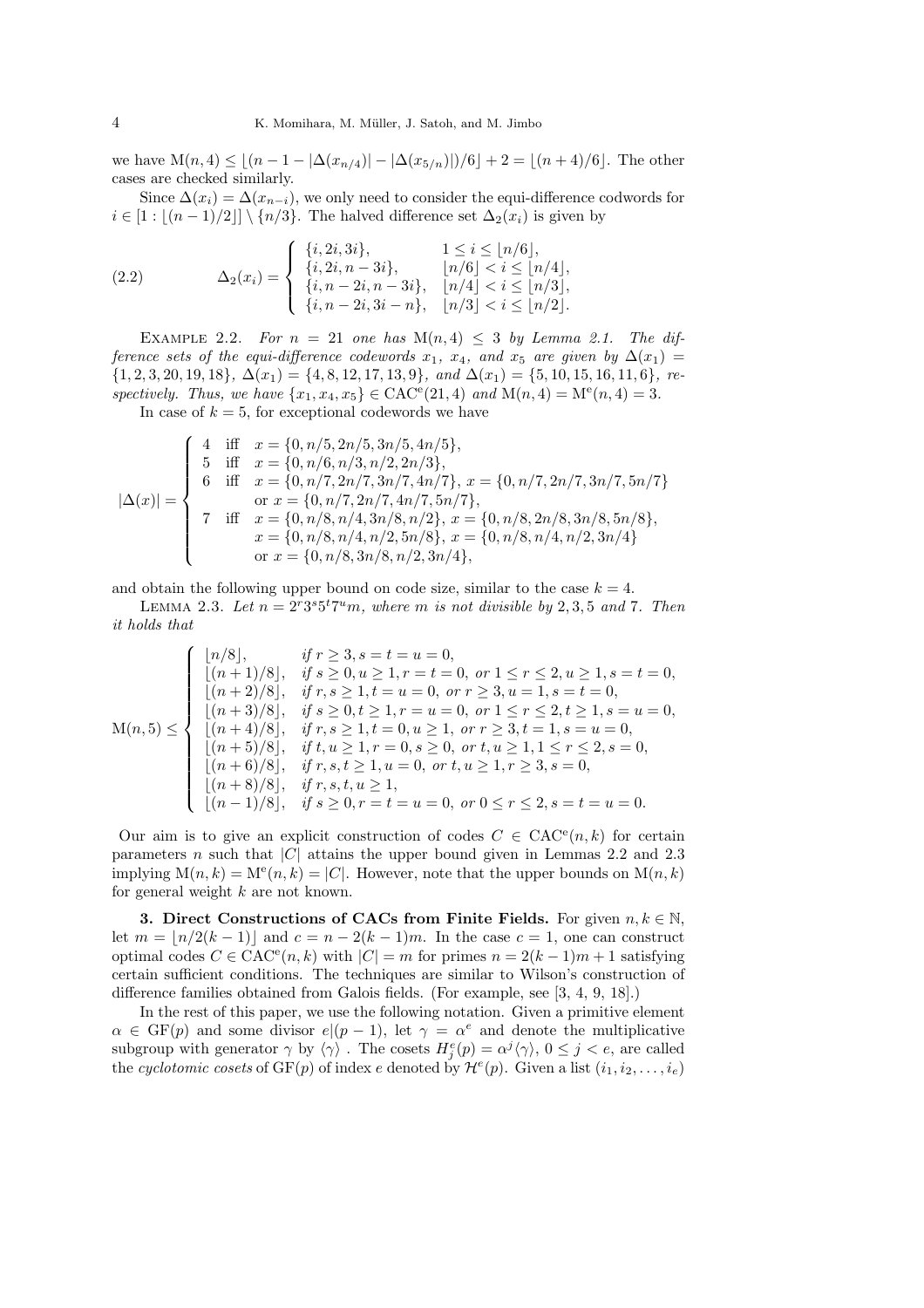### Conflict-Avoiding Codes 5

of integers, if each coset  $H_j^e(p)$ ,  $0 \leq j < e$ , contains exactly one element of the list as an element of  $GF(p)$ , then we say that the list forms a system of distinct representative of  $\mathcal{H}^e(p)$ , denoted by  $SDR(\mathcal{H}^e(p))$ . Let  $\zeta_k$  be a primitive e-th root of unity. We denote the e-th power residue symbol in  $\mathbb{Q}(\zeta_e)$  by  $\left(\frac{\mathfrak{a}}{\mathfrak{p}}\right)$ , where **p** is a prime ideal in  $\mathbb{Q}(\zeta_e)$ lying over (p) and  $\mathfrak a$  is an ideal in  $\mathbb Q(\zeta_e)$  prime to  $\mathfrak p$ . (See [7, 13] for the definition and basic properties.) Furthermore, if the integer ring of  $\mathbb{Q}(\zeta_e)$  is a principal ideal ring, we may denote an ideal **p** in  $\mathbb{Q}(\zeta_e)$  by an algebraic number  $\pi$  generating **p**.

For the case  $n = 2(k-1)m+1$ , we consider an equi-difference code  $C \in \text{CAC}^e(n, k)$ of the form  $C = \{x_{i_1}, x_{i_2}, \ldots, x_{i_m}\}\$  with m equi-difference codewords  $x_{i_j}$ . To ease the notation, we will use the concept of difference lists as defined, e. g., in [2] or [18]. In this notation, the union of all differences  $\Delta(x_{i_j})$  can be written as the following product of lists:

$$
\Delta(C) = \bigcup_{j=1}^{m} \Delta(x_{i_j}) = (i_1, i_2, \dots, i_m) \cdot (1, 2, \dots, k-1, -1, -2, \dots, -(k-1)),
$$

where the calculation is over  $\mathbb{Z}_n$ . Now, if  $n = 2(k-1)m + 1$  is a prime, we have  $|\Delta(x_{i_j})| = 2(k-1)$  and the list  $\Delta(C)$  must cover each element of  $\mathbb{Z}_n^{\times}$  exactly once in order that  $|C| = m$ . The following theorem gives some sufficient conditions for the existence of such equi-difference CACs.

THEOREM 3.1. Let  $p = 2(k-1)m + 1$  be a prime such that  $(1, 2, \ldots, k-1)$  forms an  $SDR(\mathcal{H}^{k-1}(p))$ . Then there exists an equi-difference code  $C \in CAC^{e}(n = p, k)$ with  $|C| = M^e(n,k) = m$ .

*Proof.* Let p satisfy the conditions of the theorem, and let  $\gamma = \alpha^{k-1}$  for a primitive element  $\alpha \in \mathrm{GF}(p)^\times$ . Since  $(p-1)/2 = (k-1)m$  is a multiple of  $k-1$ , we have  $-1 = \alpha^{(k-1)m} = \gamma^m \in H_0^{k-1}(p)$ . Let  $\Gamma(C) = \{1, \gamma, \ldots, \gamma^{m-1}\}$ , then the list of all differences of  $C$  is given by

$$
\Delta(C) = (1, \gamma, \dots, \gamma^{m-1})(1, 2, \dots, k-1, -1, -2, \dots, -(k-1))
$$
  
=  $(1, \gamma, \dots, \gamma^{m-1})(1, \gamma^m)(1, 2, \dots, k-1)$   
=  $(1, \gamma, \dots, \gamma^{2m-1})(1, 2, \dots, k-1)$   
=  $H_0^{k-1}(p)(1, 2, \dots, k-1)$   
=  $\text{GF}(p)^\times$ ,

where the calculation is over  $GF(p)$ . In other words, all elements of  $GF(p)^{\times}$  appear exactly once as difference in  $\Delta(C)$ , which proves the theorem. П

Note that equi-difference CACs of  $k = 4$  and 5 constructed by this theorem are optimal by Lemmas 2.1 and 2.3 since  $n = p$  is a prime. Now the statements of Theorem 3.1 can be expressed in another way by the following lemma.

LEMMA 3.2. Let  $p$  be a rational prime and  $e$  a rational integer prime to  $p$ . Then (i) a list of integers  $(i_1, i_2, \ldots, i_e)$  forms an  $SDR(\mathcal{H}^e(p))$  if and only if (ii)  $\left(\frac{i_j}{p}\right)$ e ,  $1 \leq j \leq e$ , are distinct from each other, where p is a prime ideal in  $\mathbb{Q}(\zeta_e)$  lying over  $(p).$ 

*Proof.* Let *i* be a rational integer prime to *p*. We define  $x_i, y_i \in \mathbb{Z}$  by

$$
i \equiv \alpha^{x_i} \pmod{p}
$$
 and  $\left(\frac{i}{\mathfrak{p}}\right)_e = \zeta_e^{y_i}$ .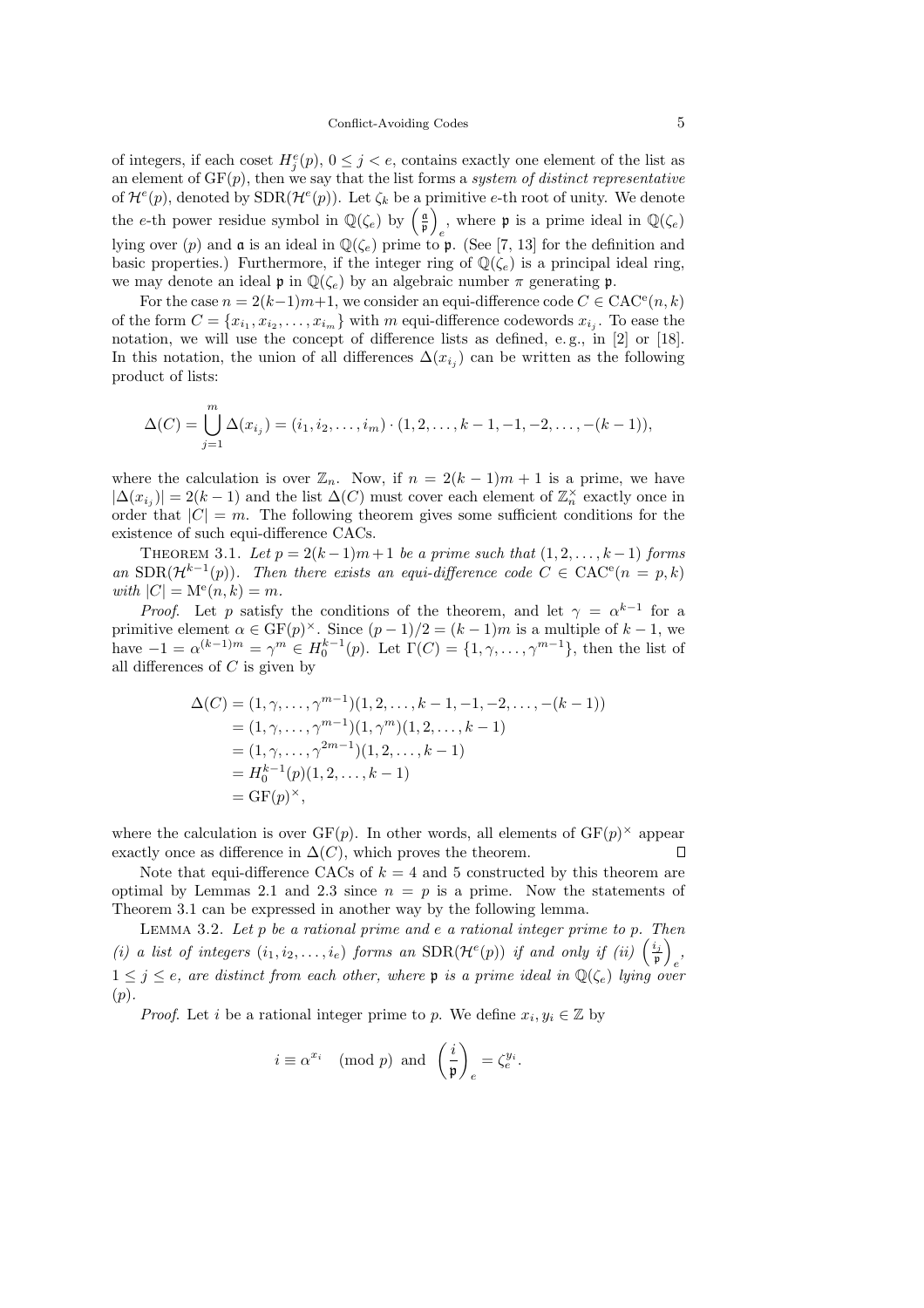We note that  $x_i$  and  $y_i$  are uniquely determined by i modulo  $p-1$  and  $e$ , respectively. By the definition of e-th power residue symbol, that is  $\left(\frac{i}{\mathfrak{p}}\right)$  $e \equiv i^{\frac{N_{\mathfrak{p}}-1}{e}}$  (mod p), we have

$$
\zeta_e^{y_i} \equiv i^{\frac{N_{\mathfrak{p}}-1}{e}} \equiv \alpha^{x_i \frac{N_{\mathfrak{p}}-1}{e}} \pmod{\mathfrak{p}},
$$

where  $N_p$  is the norm of p. In particular, if  $i = \alpha$ , then  $x_\alpha \equiv 1 \pmod{p-1}$  and  $\zeta_e^{y_\alpha} \equiv \alpha^{\frac{\dot{N}_{\mathfrak{p}}-1}{e}}$  (mod  $\mathfrak{p}$ ). Hence we have

(3.1) 
$$
\zeta_e^{y_i} \equiv \zeta_e^{y_\alpha x_i} \pmod{\mathfrak{p}}.
$$

Since  $p$  and  $e$  are relatively prime, the congruence  $(3.1)$  is exactly equality. Hence we have  $y_i \equiv y_\alpha x_i \pmod{e}$ .

 $((i) \Rightarrow (ii))$  If  $(i_1, i_2, \ldots, i_e)$  forms an  $SDR(\mathcal{H}^e(p)), x_{i_j}, 1 \le j \le e$ , are distinct from each other modulo e and from the above argument,

$$
(3.2) \t\t y_{i_j} \equiv y_\alpha x_{i_j} \pmod{e}
$$

holds. Furthermore, we have  $N_{\mathfrak{p}} = p$  and  $\zeta_e^{y_\alpha} \equiv \alpha^{\frac{p-1}{e}}$  (mod  $\mathfrak{p}$ ) since obviously  $p \equiv 1$ (mod e) by the definition of  $\mathcal{H}^e(p)$ . This implies  $(y_\alpha, e) = 1$ . Therefore,  $y_{i_j}$ ,  $1 \leq j \leq e$ , are distinct from each other modulo e, i.e.,  $\left(\frac{i_j}{\mathfrak{p}}\right)$  $e$ ,  $1 \leq j \leq e$ , are distinct from each other.

 $((ii) \Rightarrow (i)) \text{ If } \left(\frac{i_j}{\mathfrak{p}}\right)$  $e, 1 \leq j \leq e$ , are distinct from each other, we have  $(y_{\alpha}, e) = 1$ since (3.2) holds for any  $i_j$ ,  $1 \leq j \leq e$ , and  $y_{i_j}$  are distinct from each other modulo e. This implies that  $x_{i_j}$ ,  $1 \leq j \leq e$ , are distinct from each other modulo e, i.e.,  $(i_1, i_2, \ldots, i_e)$  forms an  $SDR(\mathcal{H}^e(p)).$ 

In particular, in the case of  $k = 4$ , we can obtain the following statements by using Lemma 3.2.

COROLLARY 3.3. Let  $p = 6m + 1$  be a prime and let  $\pi = a + b\zeta_3 \in \mathbb{Z}[\zeta_3]$  be a prime element such that  $p = \pi \bar{\pi}$  satisfying

$$
\begin{cases}\n a \equiv 2 \pmod{6}, \\
b \equiv 3 \pmod{18},\n\end{cases}\n or\n\begin{cases}\n a \equiv 5 \pmod{6}, \\
b \equiv 15 \pmod{18},\n\end{cases}
$$

where  $\bar{\pi}$  means the complex conjugate of  $\pi$ . Then there exists an optimal equidifference code  $C \in \text{CAC}^e(n = p, 4)$  with  $|C| = M(n, 4) = M^e(n, 4) = m$ .

*Proof.* By Lemma 3.2, it is sufficient to show that  $\left(\frac{i}{\pi}\right)_3$ ,  $1 \leq i \leq 3$ , are distinct from each other iff  $\pi$  satisfies the above conditions. Without loss of generality, We can assume that  $a \equiv 2 \pmod{3}$  and  $b \equiv 0 \pmod{3}$  for a prime element  $\pi = a + b\zeta_3 \in$  $\mathbb{Z}[\zeta_3]$  which satisfies  $p = \pi \bar{\pi}$ . It is obvious that  $\left(\frac{1}{\pi}\right)_3 = 1$ . By the cubic reciprocity law, we have

$$
\left(\frac{2}{\pi}\right)_3 \equiv \begin{cases} 1, & \text{if } (a,b) \equiv (1,0) \pmod{2}, \\ \zeta_3, & \text{if } (a,b) \equiv (0,1) \pmod{2}, \\ \zeta_3^2, & \text{if } (a,b) \equiv (1,1) \pmod{2}, \end{cases}
$$

since 2 is also a prime element of  $\mathbb{Z}[\zeta_3]$  (see [7, 13]). Also we have

$$
\left(\frac{3}{\pi}\right)_3 \equiv \zeta_3^{\frac{ab}{3}} \pmod{\pi}
$$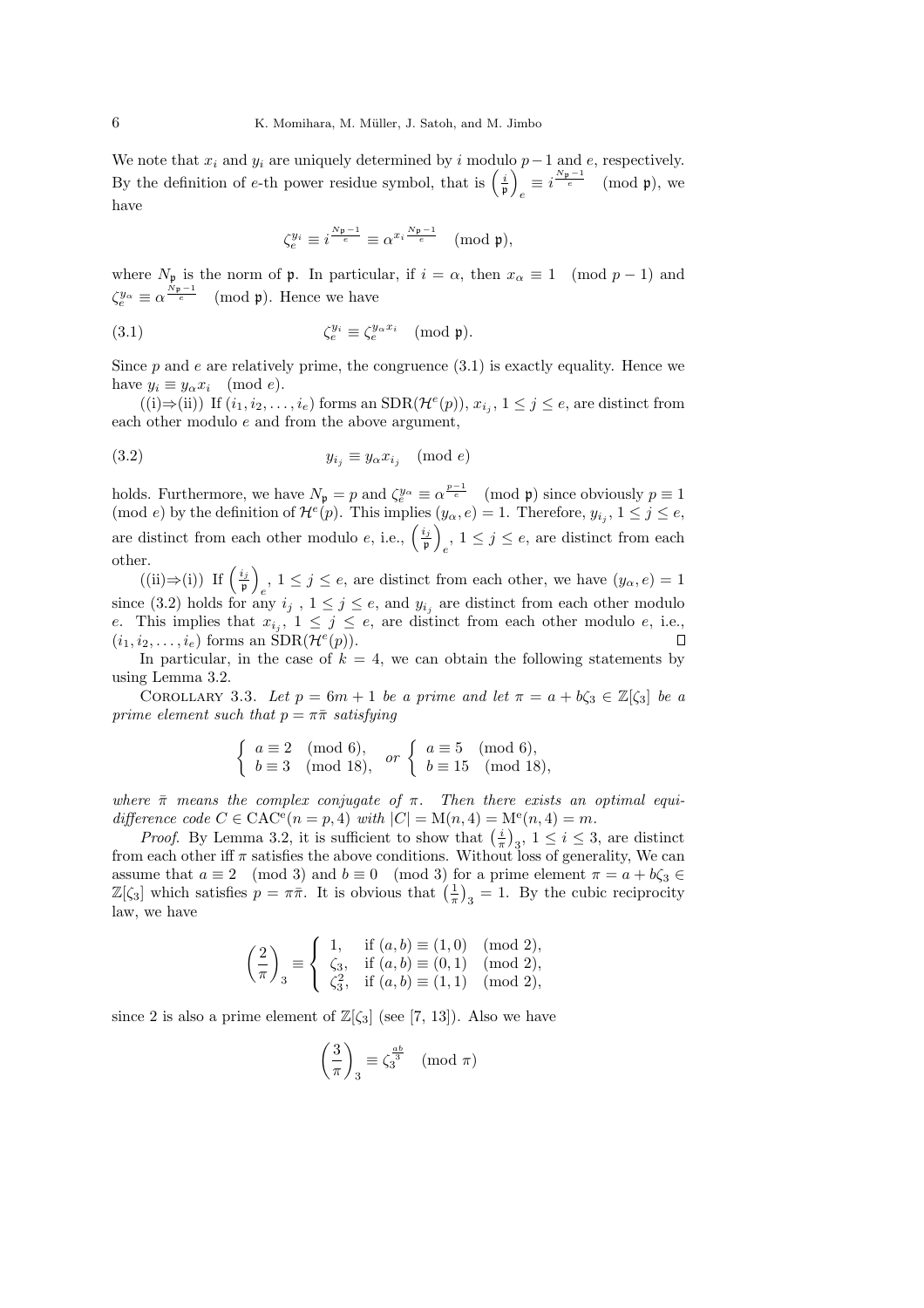by using  $3 = -\zeta_3^2(1-\zeta_3^2)^2$  and the supplement law of cubic reciprocity. Then one can readily checked that  $\left(\frac{2}{\pi}\right)_3 = \zeta_3$  and  $\left(\frac{3}{\pi}\right)_3 = \zeta_3^2$  iff  $(a, b) \equiv (2, 3) \pmod{(6, 18}$ , and  $\left(\frac{2}{\pi}\right)_3 = \zeta_3^2$  and  $\left(\frac{3}{\pi}\right)_3 = \zeta_3$  iff  $(a, b) \equiv (5, 15) \pmod{(6, 18}$ . Thus the assertion holds.

Let  $K$  be an abelian extension of an algebraic number field  $F$ . We define a set  $M_{\sigma}$  of prime ideals in F for a fixed  $\sigma \in \text{Gal}(K/F)$  as follows:

$$
M_{\sigma} = \{ \mathfrak{P} \cap F : \mathfrak{P} \text{ is a prime ideal in } K \text{ such that } \sigma_{\mathfrak{P}} = \sigma \},
$$

where  $\sigma_{\mathfrak{P}}$  is a Frobenius substitution with respect to  $\mathfrak{P}$  in  $K/F$ . Since K is an abelian extension,  $\sigma_{\mathfrak{B}}$  depends only on the prime ideal p of F lying under  $\mathfrak{P}$ . So  $\sigma_{\mathfrak{B}}$  may be denoted by the Artin symbol  $\left(\frac{K/F}{n}\right)$  $\frac{f}{\mathfrak{p}}\bigg).$ 

By utilizing the following proposition, we can show that the primes satisfying the condition of Corollary 3.3 exist infinitely many. The proposition is well known as Chebotarëv's density theorem [16].

PROPOSITION 3.4. If  $K/F$  is an abelian extension, the Kronecker density  $\delta(M_{\sigma})$ of the set of prime ideals such that  $\left(\frac{K/F}{n}\right)$  $\left(\frac{f(F)}{\mathfrak{p}}\right) = \sigma$  for each  $\sigma \in \mathrm{Gal}(K/F)$  is equal to  $\frac{1}{[K:F]}, i.e.,$ 

$$
\delta(M_{\sigma}) = \lim_{s \to 1+0} \sum_{\mathfrak{p} \in M_{\sigma}} \frac{1}{(N_{\mathfrak{p}})^s} / \log \frac{1}{s - 1} = \frac{1}{[K : F]}.
$$

In particular, there exist infinitely many those prime ideals  $\mathfrak p$  in  $F$ .

Note that

$$
\left(\frac{\alpha}{\mathfrak{p}}\right)_k=1\Longleftrightarrow \left(\frac{\mathbb{Q}(\zeta_k,\sqrt[k]{\alpha})/\mathbb{Q}(\zeta_k)}{\mathfrak{p}}\right)=1.
$$

By utilizing Proposition 3.4, we can show that the primes satisfying the condition of Corollary 3.3 exist infinitely many as follows:

Corollary 3.5. The Kronecker density of the set of all primes satisfying the conditions of Corollary 3.3 is equal to  $\frac{1}{9} = 0.11 \cdots$ , and there exist infinitely many those primes.

*Proof.* By Lemma 3.2,  $(1, 2, 3)$  forms an  $SDR(\mathcal{H}^{3}(p))$  iff

(3.3) 
$$
\left(\frac{6}{\pi}\right)_3 = 1
$$
 and  $\left(\frac{2}{\pi}\right)_3 \neq 1$ ,

where  $\mathfrak{p} = (\pi)$  is a prime ideal in  $\mathbb{Q}(\zeta_3)$  lying over (p). By class field theory, if  $\mathfrak{P}$  is a prime ideal in  $\mathbb{Q}(\zeta_3, \sqrt[3]{6})$  lying over  $(p)$ , then a necessary and sufficient condition for (3.3) is

$$
\left(\frac{\mathbb{Q}(\zeta_3,\sqrt[3]{2},\sqrt[3]{6})/\mathbb{Q}(\zeta_3,\sqrt[3]{6})}{\mathfrak{P}}\right)\neq 1
$$

and the density of  $\{\mathfrak{P}\}\$ in  $\mathbb{Q}(\zeta_3, \sqrt[3]{6})$  is equal to

$$
\frac{[\mathbb{Q}(\zeta_3, \sqrt[3]{2}, \sqrt[3]{6}) : \mathbb{Q}(\zeta_3, \sqrt[3]{6})] - 1}{[\mathbb{Q}(\zeta_3, \sqrt[3]{2}, \sqrt[3]{6}) : \mathbb{Q}(\zeta_3, \sqrt[3]{6})]} = \frac{2}{3}.
$$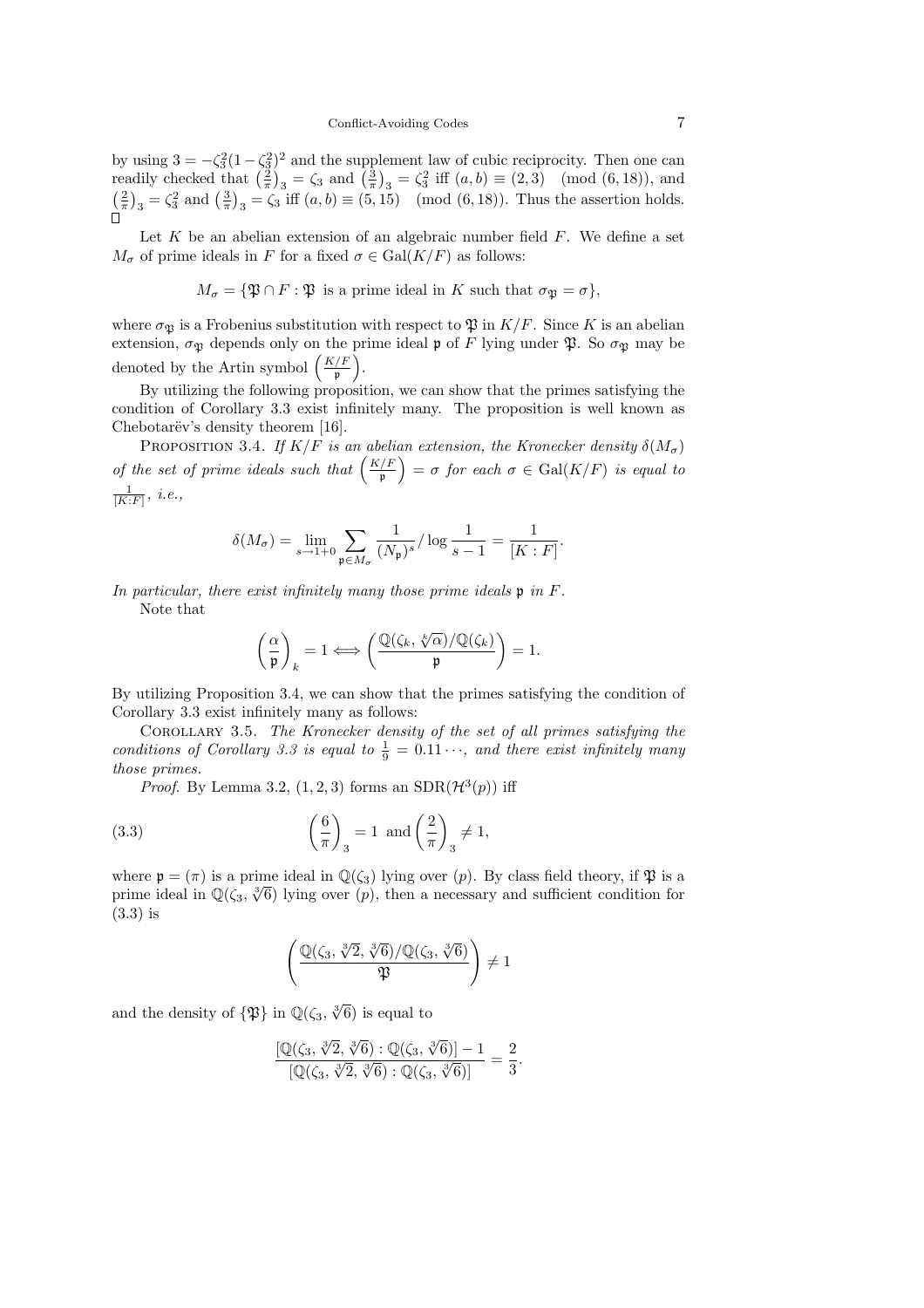It is sufficient to consider only rational primes which split completely in  $\mathbb{Q}(\zeta_3, \sqrt[3]{6})$ . It follows that the Kronecker density of the set of all those primes is equal to

$$
\frac{2}{3} \frac{1}{\left[\mathbb{Q}(\zeta_3, \sqrt[3]{6}) : \mathbb{Q}\right]} = \frac{2}{3} \frac{1}{\left[\mathbb{Q}(\zeta_3, \sqrt[3]{6}) : \mathbb{Q}(\zeta_3)\right] \cdot \left[\mathbb{Q}(\zeta_3) : \mathbb{Q}\right]} = \frac{1}{9}.
$$

In fact by computer search, the frequency ratio of those primes in the first 1, 000 primes is equal to  $\frac{110}{1000} = \frac{1}{9}$ . Table 7.1 in Section 7 shows such 110 primes.

EXAMPLE 3.6. Let  $p = 37$  and  $k = 4$ , then  $\alpha = 2 \in \text{GF}(37)^{\times}$  is a primitive element. Since  $1 \in H^3(p)$ ,  $2 = \alpha \in H_1^3(p)$ , and  $3 = \alpha^{26} \in H_2^3(p)$ ,  $(1, 2, 3)$  forms an  $SDR(\mathcal{H}^{3}(p))$ , and p satisfies the conditions of Theorem 3.1. Let  $\gamma = \alpha^{3} = 8$ , then  $(1, \gamma, \ldots, \gamma^m) = (1, 8, 27, 31, 26, 23)$  defines a list of generators for an optimal code  $C \in \text{CAC}^e(37, 4)$  with  $|C| = M(37, 4) = 6$ .

Note that when  $k = 5$  and  $p = 8m + 1$  is a prime,  $(1, 2, 3, 4)$  does not form an  $SDR(\mathcal{H}^{4}(p))$ . The fact is easily seen. Since 2 is a square in  $GF(p)$ , we obtain  $2 \in H_0^4(p) \cup H_2^4(p)$ . This implies  $4 = 2^2 \in H_0^4(p)$ . Since we also have  $1 \in H_0^4(p)$ ,  $(1, 2, 3, 4)$  cannot form an  $SDR(\mathcal{H}^4(p)).$ 

We can give another sufficient condition to construct an equi-difference code  $C \in$  $CAC(n = sp, k = es + 1)$ , where  $e \ge 1$  and  $s > 1$  are positive integers and p is a prime, which satisfies  $\mathbb{Z}_n \setminus \Delta(C) = p\mathbb{Z}_n$ .

THEOREM 3.7. Let  $e \geq 1$  and  $s > 1$  be positive integers and let  $p = 2em + 1$ a prime such that each of  $(i - es, i - (e - 1)s, \ldots, i + (e - 1)s), i \in [1 : s - 1]$ , and  $(\pm s, \pm 2s, \ldots, \pm es)$  forms an SDR( $\mathcal{H}^{2e}(p)$ ). Then there exists an equi-difference  $code C \in CAC^{e}(n = sp, k = es + 1)$  with  $|C| = M^{e}(n, k) = m$ , which satisfies  $\mathbb{Z}_n \setminus \Delta(C) = p\mathbb{Z}_n$ .

*Proof.* For e, s and p satisfying the conditions of the theorem, let  $\gamma = \alpha^{2e}$  for a primitive element  $\alpha \in \mathrm{GF}(p)^{\times}$ . Since p is a prime,  $\mathbb{Z}_s \times \mathrm{GF}(p)$  can be identified with  $\mathbb{Z}_{sp}$ . Let  $\Gamma(C) = \{1\} \times \{1, \gamma, \ldots, \gamma^{m-1}\}$  over  $\mathbb{Z}_{s} \times \text{GF}(p)$ . The differences arised from each codeword of C, for example a codeword  $x_{(1,\gamma^j)}$  with generator  $(1,\gamma^j)$ , are

$$
\Delta^{i}(x_{(1,\gamma^{j})}) = \begin{cases} \{0\} \times \{\pm s, \pm 2s, \dots, \pm es\}, & i = 0, \\ \{i\} \times \{i - es, i - (e - 1)s, \dots, i + (e - 1)s\}, & 1 \leq i \leq s - 1, \end{cases}
$$

where  $\Delta^{i}(x_{(1,\gamma^{j})})$  is the set of differences of the form  $(i, -)$  arised from  $x_{(1,\gamma^{j})}$ . Then the list of all differences of  $C$  is given by

$$
\Delta(C) = ((1, 1), (1, \gamma), \dots, (1, \gamma^{m-1}))(1, 2, \dots, k-1, -1, -2, \dots, -(k-1))
$$
  
\n
$$
= \Big( \bigcup_{i \in [1:s-1]} \{i\} \times ((1, \gamma, \dots, \gamma^{m-1})(i-es, i-(e-1)s, \dots, i+(e-1)s)) \Big)
$$
  
\n
$$
\cup \Big( \{0\} \times ((1, \gamma, \dots, \gamma^{m-1})(\pm s, \pm 2s, \dots, \pm es)) \Big)
$$
  
\n
$$
= \bigcup_{i \in [0:s-1]} (\{i\} \times \bigcup_{j \in [0:2e-1]} H_j^{2e}(p))
$$
  
\n
$$
= \mathbb{Z}_s \times \text{GF}(p)^{\times},
$$

where the calculation is over  $\mathbb{Z}_s \times \mathrm{GF}(p)$ . In other words, all elements of  $\mathbb{Z}_s \times \mathrm{GF}(p)^\times$ appear exactly once as difference in  $\Delta(C)$ , which proves the theorem. Note that  $(\mathbb{Z}_s \times \mathrm{GF}(p)) \setminus \Delta(C) = \mathbb{Z}_s \times \{0\} \simeq p\mathbb{Z}_{sp}.$  $\Box$ 

Note that equi-difference CACs of  $k = 4$  and 5 constructed by this theorem are optimal by Lemmas 2.1 and 2.3. In the case of  $k = 4$  and 5, the statements of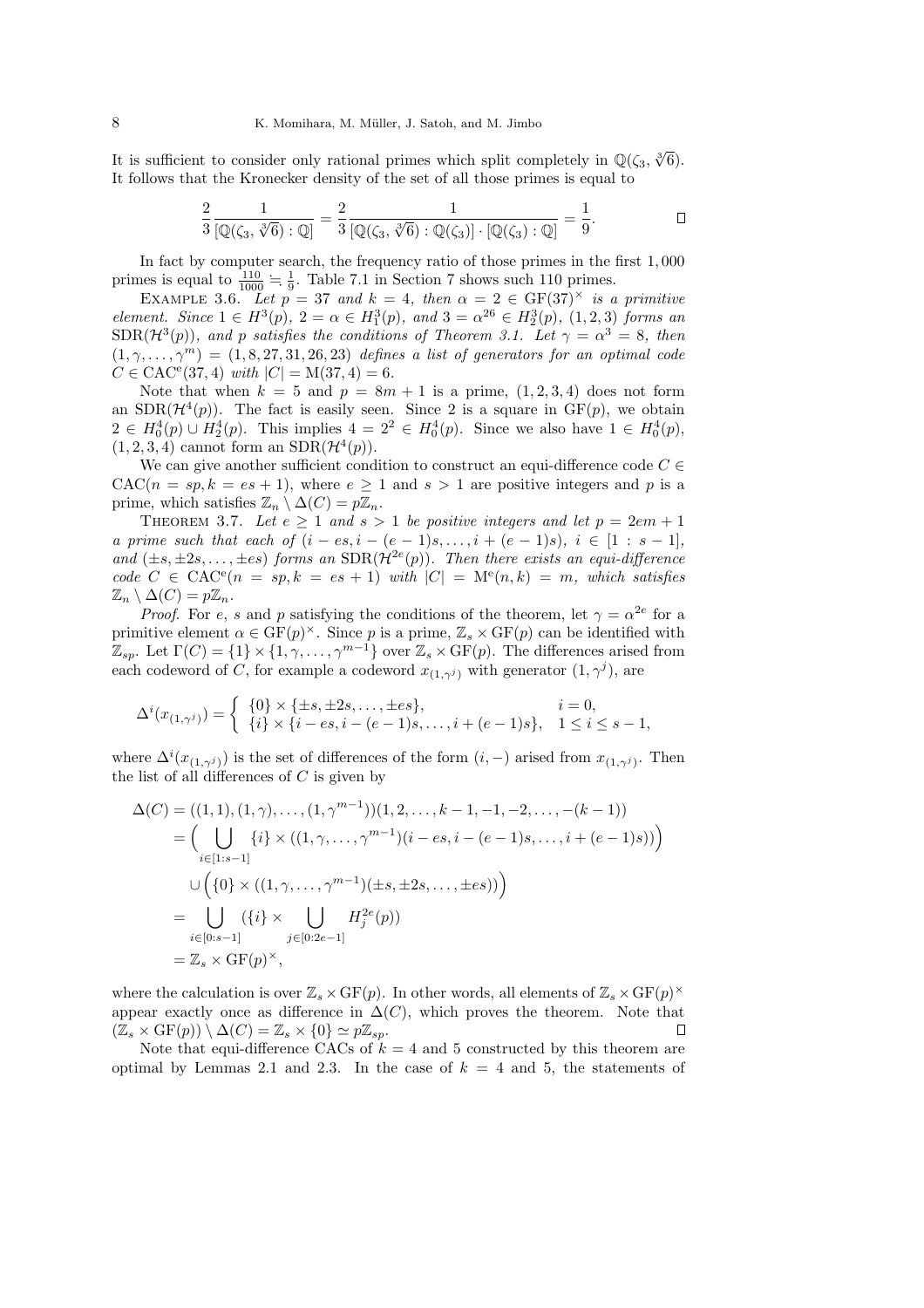Theorem 3.7 can expressed in another way by using quadratic desidue. In case of  $e = 1$  and  $s = 3$ , we obtain the following infinite series of an optimal CAC for  $k = 4$ .

COROLLARY 3.8. Let  $p = 2m + 1$  be a prime such that  $p \equiv 7 \pmod{8}$ . Then there exists an optimal code  $C \in \text{CAC}^e(n=3p,4)$  with  $|C| = M(n,4) = M^e(n,4) = m$ , which satisfies  $\mathbb{Z}_n \setminus \Delta(C) = p\mathbb{Z}_n$ .

*Proof.* By Theorem 3.7 and Lemma 3.2, it is sufficient to show that  $\left(\frac{i}{p}\right)_2$  are distinct for each of  $i \in \{1, -1\}$  and  $i \in \{1, -2\}$  iff  $p \equiv 7 \pmod{8}$ . Obviously  $\left(\frac{1}{p}\right)$  $_2 = 1. \text{ And } \left(\frac{-1}{p}\right)$  $_2 = -1$  iff  $p \equiv 3 \pmod{4}$ . By the supplement of quadratic reciprocity,

(3.4) 
$$
\left(\frac{2}{p}\right)_2 = \begin{cases} 1, & \text{iff } p \equiv 1,7 \pmod{8}, \\ -1, & \text{iff } p \equiv 3,5 \pmod{8} \end{cases}
$$

holds. Hence,  $\left(\frac{-1}{p}\right)$  $_2 = -1$  and  $\left(\frac{-2}{p}\right)$  $_2 = -1$  iff  $p \equiv 7 \pmod{8}$ . Thus each of {1, −1} and {1, −2} forms an SDR( $H^2(p)$ ) iff  $p \equiv 7 \pmod{8}$ .

EXAMPLE 3.9. Let  $p = 7$ ,  $s = 3$  and  $e = 1$ . Note that 3 is the primitive elements of  $GF(7)^{\times}$  and  $H_0^2(7) = \{1, 2, 4\}$ . Then,  $((1, 1), (1, 2), (1, 4))$  over  $\mathbb{Z}_3 \times \mathbb{Z}_7$  $(or (1, 16, 4) over  $\mathbb{Z}_{21}$ ) defines a list of generators for an optimal code  $C \in \text{CAC}^e(21, 4)$$ with  $|C| = M(21, 4) = 3$ .

In the case of  $k = 5$ , in particular the case of  $e = 2$  and  $s = 2$ , we can obtain an infinite series of optimal CACs as follows:

COROLLARY 3.10. Let  $p = 4m + 1$  be a prime such that  $p \equiv 5 \pmod{24}$ . Then there exists an optimal code  $C \in \text{CAC}^e(n = 2p, 5)$  with  $|C| = M(n, 5) = M^e(n, 5) = m$ , which satisfies  $\mathbb{Z}_n \setminus \Delta(C) = p\mathbb{Z}_n$ 

*Proof.* By Theorem 3.7, we show that each of  $\{2, 4, -2, -4\}$  and  $\{1, 3, -1, -3\}$ forms an SDR( $\mathcal{H}^4(p)$ ) iff  $p \equiv 5 \pmod{24}$ . Since  $-1 \in H_2^4(p)$  iff  $p \equiv 5 \pmod{8}$ , it is sufficient to show that each of  $\{2,4\}$  and  $\{1,3\}$  forms an  $SDR(\mathcal{H}^2(p))$ , i.e,  $\left(\frac{i}{p}\right)$ 2 are distinct for each of  $i \in \{2, 4\}$  and  $\in \{1, 3\}$ . iff  $p \equiv 5 \pmod{24}$ . Obviously  $\left(\frac{1}{p}\right)$  $\frac{1}{2}$ and  $\left(\frac{4}{p}\right)$  $_2 = 1. \text{ By (3.4)}, \left(\frac{2}{p}\right)$  $\frac{1}{2} = -1$  iff  $p \equiv 3, 5 \pmod{8}$ . Furthermore, by quadratic reciprocity, we have

(3.5) 
$$
\left(\frac{3}{p}\right)_2 = \begin{cases} 1, & \text{iff } p \equiv 1, 11 \pmod{12}, \\ -1, & \text{iff } p \equiv 5, 7 \pmod{12}. \end{cases}
$$

Hence each of  $\{2, 4\}$  and  $\{1, 3\}$  forms an  $SDR(\mathcal{H}^2(p))$  iff  $p \equiv 5 \pmod{24}$ .

 $\Box$ 

Furthemore, in the case of  $e = 1$  and  $s = 4$ , we obtain the following result. COROLLARY 3.11. Let  $p = 2m+1$  be a prime such that  $p \equiv 11 \pmod{12}$ . Then there exists an optimal  $C \in \text{CAC}^e(n = 4p, 5)$  with  $|C| = M(n, 5) = M^e(n, 5) = m$ , which satisfies  $\mathbb{Z}_n \setminus \Delta(C) = p\mathbb{Z}_n$ 

*Proof.* By Theorem 3.7 and Lemma 3.2, it is sufficient to show that  $\left(\frac{i}{p}\right)$  are distinct for each of  $i \in \{1, -1\}$  and  $i \in \{1, -3\}$  iff  $p \equiv 11 \pmod{12}$ . Obviously  $\left(\frac{1}{p}\right)$  $_2 = 1$ , and  $\left(\frac{-1}{p}\right)$  $\sum_{2} = -1$  iff  $p \equiv 3 \pmod{4}$ . Furthermore,  $\left(\frac{3}{p}\right)$  $_2 = -1$  iff  $p \equiv 1, 11$ (mod 12) by (3.5). Thus each of  $\{1, -1\}$  and  $\{1, -3\}$  forms an  $SDR(\mathcal{H}^2(p))$  iff  $p \equiv 11$ (mod 12).

In the case of  $k \geq 6$ , we can obtain some infinite serieses of CACs by similar calculations, however, we can not judge that the resultant CACs are optimal or not.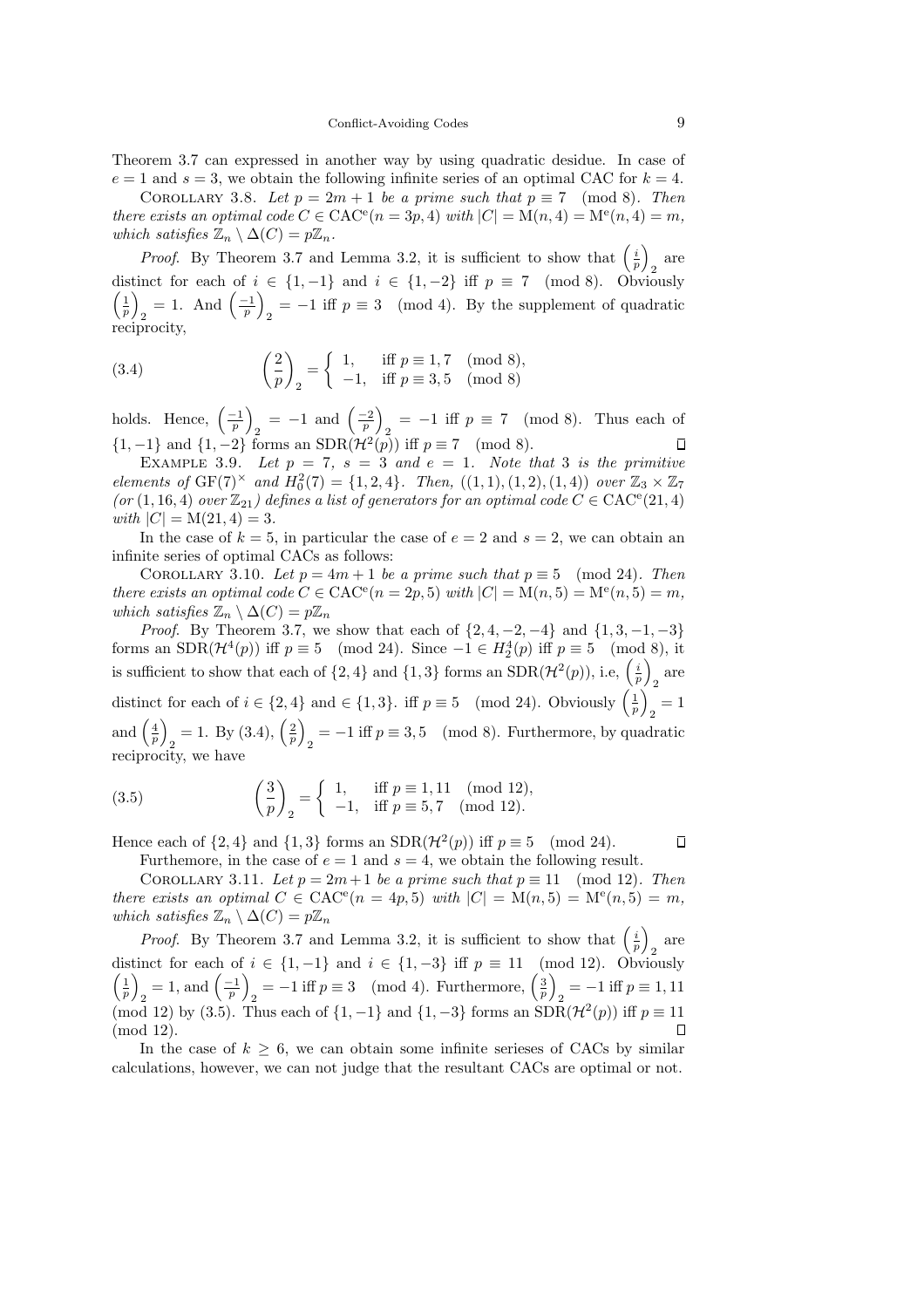REMARK 3.12. We note that in the case  $n = 6m + 1$  and for some optimal equi-difference code  $C \in \text{CAC}^e(n, 4)$  with  $|C| = m$ , the halved difference sets  $\Delta_2(x)$ ,  $x \in C$ , form a partition of the set  $[1:3m]$ . Then, it follows from (2.2) that the triples  $\Delta_2(x)$ ,  $x \in C$ , are a solution to the first Heffter difference problem [5]. In the case  $n = 6m + 3$  with  $n/3$  is a prime and for some optimal equi-difference code  $C \in \text{CAC}^e(n, 4)$  with  $|C| = m$ , the halved difference sets  $\Delta_2(x)$ ,  $x \in C$ , form a partition of the set  $[1:3m+1] \setminus \{2m+1\}$ . Again, it follows from (2.2) that the triples  $\Delta_2(x)$ ,  $x \in C$ , are a solution to the second Heffter difference problem [5]. The notions of Heffter difference problems were introduced for generating Steiner triple systems.

4. Halving Starters. In this section, we show the asymptotic behavior of the maximum size of codewords of an equi-difference CAC of length  $n = (k-1)p$  for the case of  $k = 4$  and obtain further sufficient conditions to construct such optimal CACs.

In the beginning of this section, we introduce a general problem. For a given odd integer  $p = 2m + 1$  and a collection A of unordered pairs of  $\mathbb{Z}$ , if there exists an h-subset  $S_p$ ,  $h \leq m$ , of  $\mathbb{Z}_p \setminus \{0\}$  such that for every  $\{x, y\} \in \mathcal{A}$ ,

$$
xS_p \cap yS_p = \emptyset, \text{ and } \{0\} \notin xS_p \cup yS_p
$$

over  $\mathbb{Z}_p$ ,  $S_p$  is called a *halving starter* of size h for A.

The following is a natural generalization of the case when  $e = 1$  and  $s = k - 1$  of Theorem 3.7.

LEMMA 4.1. Let  $p = 2m + 1$  be a positive integer such that  $(p, \ell) = 1$  for  $\ell \in [1:k-1]$ , and let

$$
\mathcal{A}_k = \{ \{k-1, -(k-1)\} \} \cup \{ \{i, -(k-1-i)\} : 1 \le i \le k-2 \}.
$$

If there exists a halving starter of size h for  $A_k$ , then there exists an equi-difference  $code C \in \text{CAC}^e(n = (k-1)p, k) \text{ with } |C| = h \text{ and } \mathbb{Z}_n \setminus \Delta(C) \supseteq p\mathbb{Z}_n.$ 

*Proof.* Let  $S_p$  be a halving starter of size h for  $\mathcal{A}_k$  and let  $\Gamma(C) = \{(1, a) : a \in S_p\}$ over  $\mathbb{Z}_{k-1} \times \mathbb{Z}_p$ . Note that  $\mathbb{Z}_{k-1} \times \mathbb{Z}_p \simeq \mathbb{Z}_{(k-1)p}$  and  $|S_p| = |xS_p| = |yS_p|$  for every  $\{x, y\} \in \mathcal{A}_k$  by the assumption  $(p, \ell) = 1$  for  $\ell \in [1 : k - 1]$ . (This also implies  $(p, \ell) = 1$  for  $\ell \in \pm [1 : k - 1]$ .) Then  $\Gamma(C)$  is our desired generating set of an equidifference CAC with  $|C| = h$ . In fact, the differences arised from each codeword of C, for example a codeword  $x_{(1,a)}$  with generator  $(1, a)$ , are

$$
\Delta^{i}(x_{(1,a)}) = \begin{cases} \{(0, (k-1)a), (0, -(k-1)a)\}, & i = 0, \\ \{(i, ia), (1, -(k-1-i)a)\}, & 1 \le i \le k-2. \end{cases}
$$

By the definition of  $S_p$ , we have

$$
\Delta(C) = \bigcup_{a \in S_p} ((1, a))(1, 2, \dots, k - 1, -1, -2, \dots, -(k - 1))
$$
  
= 
$$
\Big(\bigcup_{i \in [1:k-2]} \bigcup_{a \in S_p} \{i\} \times ((a)(i, -(k - i - 1)))\Big) \cup \Big(\bigcup_{a \in S_p} \{0\} \times ((a)(k - 1, -(k - 1))\Big)
$$
  
= 
$$
\bigcup_{i \in [1:k-2]} (\{i\} \times S_p \cdot (i, -(k - 1 - i))\Big) \cup (\{0\} \times S_p \cdot (k - 1, -(k - 1))\Big)
$$
  

$$
\subseteq \bigcup_{i \in [0:k-2]} (\{i\} \times (\mathbb{Z}_p \setminus \{0\})) = \mathbb{Z}_{k-1} \times (\mathbb{Z}_p \setminus \{0\}),
$$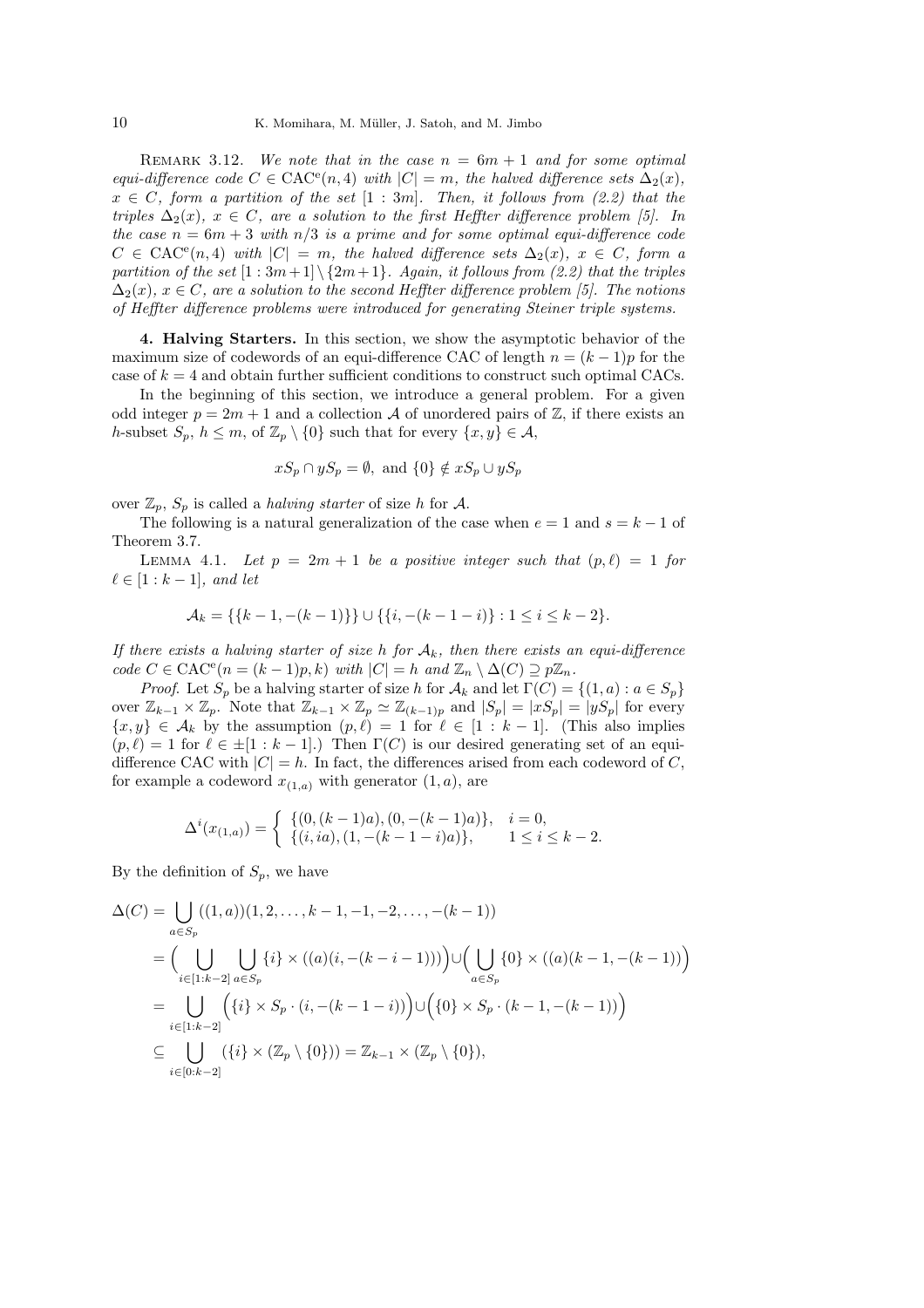where the calculation is over  $\mathbb{Z}_{k-1} \times \mathbb{Z}_p$ . In other words, all elements of  $\mathbb{Z}_{k-1} \times (\mathbb{Z}_p \setminus \{0\})$ <br>appear at most once as difference in  $\Delta(C)$ . Note that  $\mathbb{Z}_{k-1} \times \{0\} \simeq p\mathbb{Z}_{(k-1)p}$ . appear at most once as difference in  $\Delta(C)$ . Note that  $\mathbb{Z}_{k-1} \times \{0\} \simeq p\mathbb{Z}_{(k-1)p}$ .

We are interested in the asymptotic behavior of the size of a halving starter. We use a graph theoretical approach to see the maximal size of a halving starter for  $\mathcal{A}_4$ , in other words, the maximal size of codewords of  $CAC^e(n = 3p, 4)$  constructed in Lemma 4.1. The result in the following theorem implies  $M(n = 3p, 4) \simeq \frac{n}{6}$  for sufficiently large odd p such that  $(p, 3) = 1$ . The similar techniques in the proof were used by Levenshtein in [11].

Let p be an odd integer such that  $(p, 3) = 1$ . A graph  $G(p)$  has a vertex set  $V = [1:p-1]$  and an edge set E, where  $\{a,b\} \in E$  when  $a \equiv -2b \pmod{p}$ ,  $b \equiv -2a \pmod{p}$  or  $a \equiv -b \pmod{p}$ . Then the degree of each vertex of  $G(p)$ is exactly three and the connected component containing a vertex  $a \in V$  of  $G(p)$  is either  $G_a^1(p) = (V_a^1, E_a^1)$  or  $G_a^2(p) = (V_a^2, E_a^2)$  of Figure 4.1. Let

$$
r_a(p) = \min\{r > 0 : (2^r - 1)a \equiv 0 \text{ or } (2^r + 1)a \equiv 0 \pmod{p}\}
$$

and

$$
r(p) = \min\{r > 0 : 2^r - 1 \equiv 0 \text{ or } 2^r + 1 \equiv 0 \pmod{p}\}.
$$

THEOREM 4.2. Let p be an odd integer such that  $(p, 3) = 1$  and  $n = 3p$ . Then

$$
M(3p, 4) \ge M^e(3p, 4) \ge \frac{p}{2} + O\left(\frac{p}{\log_2 p}\right).
$$

*Proof.* By the definition of  $G(p)$ , the maximum size of a halving starter for  $\mathcal{A}_4$ equals to the maximum size of an independent set of  $G(p)$ . Now we construct a halving starter  $S_p$  by choosing an independent set with maximum size from each connected component of  $G(p)$ . Note that, by the definition of  $r_a(p)$ ,  $r_a(p) = |V_a^1|/2$ , i.e.,  $(-2)^{r_a(p)}a' \equiv a' \pmod{p}$  for  $a, a' \in V_a^1$ , and  $r_a(p) = |V_a^2|/2$ , i.e.,  $(-2)^{r_a(p)}a' \equiv -a'$  $p \text{ for } a, a' \in V_a^2$ . If  $|V_a^1| \equiv 0 \pmod{4}$ , we can choose  $|V_a^1|/2 = r_a(p)$  vertices as an independent set of  $G_a^1(p)$ , for example  $\{a, 2a, 2^2a, \ldots, 2^{r_a(p)-1}a\}$ , otherwise we can choose  $|V_a^1|/2 - 1 = r_a(p) - 1$  vertices, for example  $\{a, 2a, 2^2a, ..., 2^{r_a(p)-2}a\}.$ Furthermore, if  $|V_a^2| \equiv 0 \pmod{4}$ , we can choose  $|V_a^2|/2 - 1 = r_a(p) - 1$  vertices as an independent set of  $G_a^2(p)$ , for example  $\{a, 2a, 2^2a, \ldots, 2^{r_a(p)-2}a\}$ , otherwise we as an independent set of  $G_a(p)$ , for example  $\{a, 2a, 2^a, \ldots, 2^{r_a(p)-1}a\}$ . In other<br>can choose  $|V_a^2|/2 = r_a(p)$  vertices, for example  $\{a, 2a, 2^2a, \ldots, 2^{r_a(p)-1}a\}$ . In other words, we can choose  $r_a(p)$  vertices as an independent set of  $G_a^1(p)$  or  $G_a^2(p)$  depending on whether  $r_a(p)$  is even or odd iff  $(2^{r_a(p)} - 1)a \equiv 0 \pmod{p}$ , and we can choose  $r_a(p)-1$  vertices as an independent set of  $G_a^1(p)$  or  $G_a^2(p)$  depending on whether  $r_a(p)$ is odd or even iff  $(2^{r_a(p)} + 1)a \equiv 0 \pmod{p}$ .

Here, let  $V(b) = \{a \in V : (a, p) = b\}$  for each divisor  $b, 1 \le b \le (p-1)/2$ , of p and let  $d = p/b$ . For each integer  $h, 1 \leq h < d$ , such that  $(h, d) = 1$ ,  $hb$  and  $(d - h)b$ belong to  $V(b)$ . Therefore,  $|V(b)| = \varphi(d)$ , where  $\varphi(d)$  is the Euler's  $\varphi$ -function. By the definition of  $r(d)$ , all vertices of  $V(b)$  are partitioned into some connected components with same size  $2r(d)$ . Hence, we have

$$
|S_p| = \sum_{1 < d|p; 2^{r(d)} - 1 \equiv 0 \bmod d} \frac{\varphi(d)}{2r(d)} \cdot r(d) + \sum_{1 < d|p; 2^{r(d)} + 1 \equiv 0 \bmod d} \frac{\varphi(d)}{2r(d)} \cdot (r(d) - 1)
$$
\n
$$
= \frac{1}{2} \sum_{1 < d|n} \varphi(d) - \sum_{1 < d|p; 2^{r(d)} + 1 \equiv 0 \bmod d} \frac{\varphi(d)}{2r(d)} \ge \frac{p-1}{2} - \sum_{1 < d|p} \frac{\varphi(d)}{2r(d)}.
$$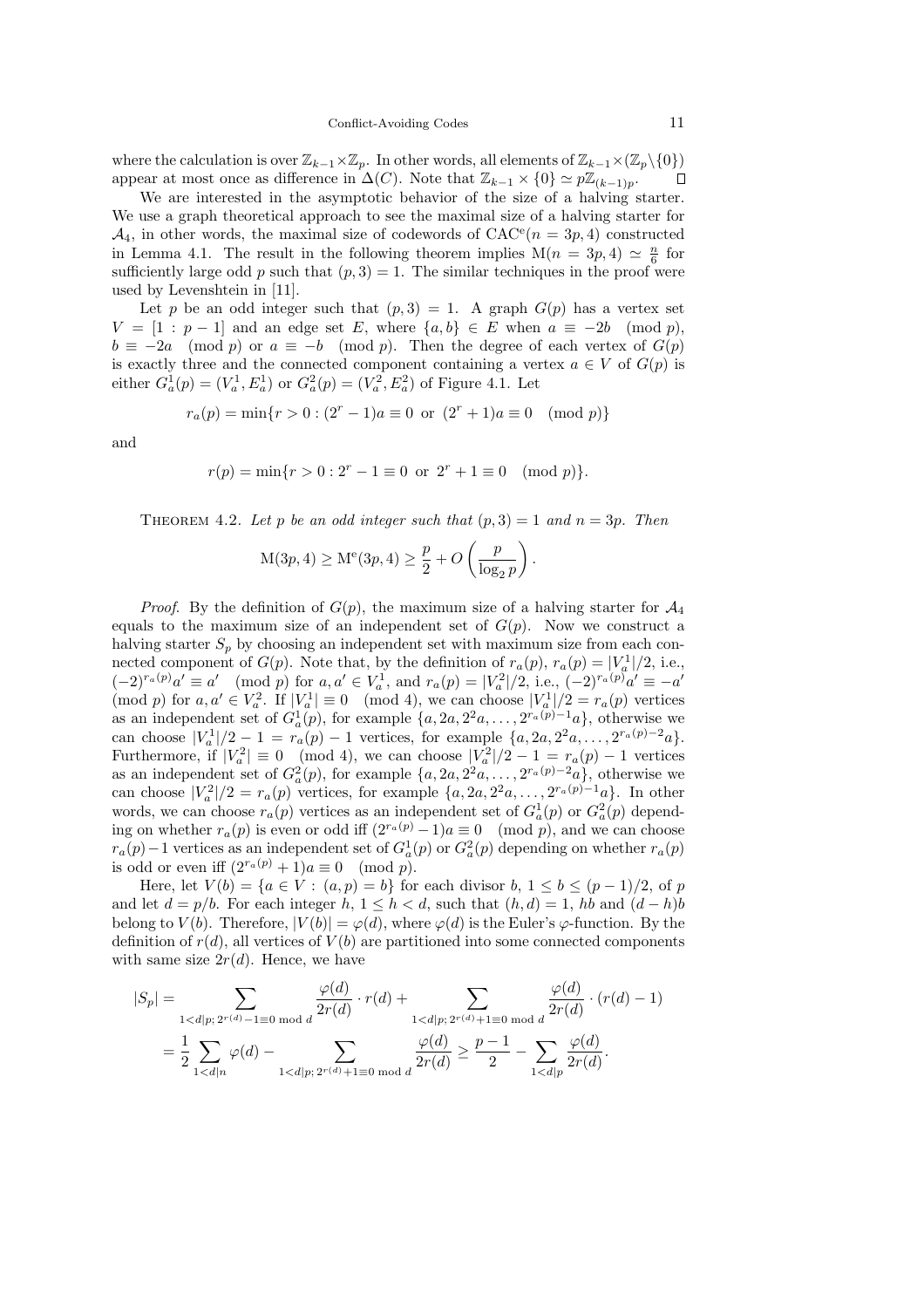By applying the Levenshtein's results in [11], that is,

$$
\sum_{1 < d|p} \frac{\varphi(d)}{2r(d)} < \frac{2p}{\log_2 p} + p^{1/2} p^{\Theta(1)},
$$

we obtain the desired assertion.

The following corollary gives a sufficient condition to construct optimal CACs of length  $n = 3p$  for  $k = 4$ , where p is a prime such that  $p \equiv 3, 5 \pmod{8}$ .

COROLLARY 4.3. Let  $p = 2m+1$  be a prime such that  $p \equiv 3, 5 \pmod{8}$  and 2 is a primitive element of  $GF(p)$ . Then there exists an optimal code  $C \in CAC^e(n=3p, 4)$ with  $|C| = M^e(n, 4) = M(n, 4) = m - 1.$ 

*Proof.* Assume that  $p$  satisfies the conditions of the corollary. Note that  $p$  satisfies the conditions of Theorem 4.2. And  $2 \in H_1^2(p)$  iff  $p \equiv 3, 5 \pmod{8}$ . Since 2 is a primitive element of GF(p),  $2^{\frac{p-1}{2}} + 1 \equiv 0 \pmod{p}$  and  $2^i + 1 \not\equiv 0 \pmod{p}$  for all  $i \in [1 : \frac{p-1}{2} - 1]$ . Here, by Theorem 4.2, there exists a halving starter  $S_p$  of maximum size

$$
|S_p|=\frac{p-1}{2}-\sum_{1
$$

This follows that there exists an equi-difference code  $C \in \text{CAC}^e(3p, 4)$  with  $|C| =$  $m-1$ . Hence, it is sufficient to show that  $M(3p, 4) = m - 1$ . Note that  $M(3p, 4) \leq m$ by Lemma 2.1. Suppose that there is a code  $C^*$  with  $|C^*| = m$ . Then  $C^*$  must contain at most one codeword x with  $|\Delta(x)| = 8$  and the remaining codewords must be all equi-difference by Lemma 2.1. Let  $E$  be the set of equi-difference codewords contained in  $C^*$  and let  $|E| = t$ , where  $t = m - 1$  or m, depending on whether  $C^*$ contains  $x$  or not. Each of such  $t$  equi-difference codewords has a generator of the form  $(0, a_0)$ ,  $(1, a_1)$  or  $(2, a_2)$  for some  $a_0, a_1, a_2 \in \mathbb{Z}_p^{\times}$  since  $\mathbb{Z}_{3p} \simeq \mathbb{Z}_3 \times \mathbb{Z}_p$ . If  $C^*$ has  $\ell > 0$  codewords with generators  $(0, a_0)$ 's for some  $a_0 \in \mathbb{Z}_p^{\times}$ , since  $C^*$  must have at most  $(2m - 6\ell)/2$  equi-difference codewords with generators  $(1, a_1)$ 's or  $(2, a_2)$ 's for some  $a_1, a_2 \in \mathbb{Z}_p^{\times}$ ,  $t \leq \ell + (2m - 6\ell)/2 = m - 2\ell < m - 1$ . This contradicts to  $t = m-1$  or m. Hence,  $C^*$  contains no equi-difference codeword with generator  $(0, a_0)$ for any  $a_0 \in \mathbb{Z}_p^{\times}$ . Furthermore, since we can regard the equi-difference codeword with generator  $(2, a_2)$  as that with generator  $(1, -a_2)$  for arbitrary  $a_2 \in \mathbb{Z}_p^{\times}$ , in order that  $|E| = t$ , the maximum number of equi-difference codewords with generators  $(1, a_1)$ ,  $a_1 \in \mathbb{Z}_p^{\times}$ , must equal to t, i.e., the maximum size of halving starters for  $\mathcal{A}_4$  equals to t. Since  $t = m$  contradicts to our first arguements, we can assume that  $C^*$  contains exactly one codeword x with  $|\Delta(x)| = 8$  and  $t = m - 1$  equi-difference codewords with generators  $(1, a_1)$ 's,  $a_1 \in \mathbb{Z}_p^\times$ , obtained from a halving starter  $S_p$  of maximum size  $m-1$ . Let  $A = ((\mathbb{Z}_3 \times \mathbb{Z}_p) \setminus \{(0,0)\}) \setminus \Delta(E)$ . Then, by the definition of  $S_p$ ,

$$
(4.1) \qquad A = \{(1,0), (2,0), (0,3a), (0,-3a), (1,a), (1,2a), (2,-a), (2,-2a)\}
$$

for some  $a \in \mathbb{Z}_p^{\times}$  and x must cover the eight elements of A as differences. Note that the graph  $G(p)$  consists of exactly one connected component since 2 is a primitive element of GF(p). In particular,  $r_a(p) = (p-1)/2$  holds for every  $a \in V$ , and the connected component is  $G_a^1(p)$  or  $G_a^2(p)$  depending on whether  $p \equiv 3$  or 5 (mod 8). Then one can tediously check (4.1) since  $|S_p| = m - 1$ . Hence, for every  $y \in A$ , there should be at least one element of A, say  $y' \in A$ , such that  $y + y' \in A$ . However, by using the fact that n is a prime and  $a \neq 0 \pmod{p}$ , it is easily checked that such

 $\Box$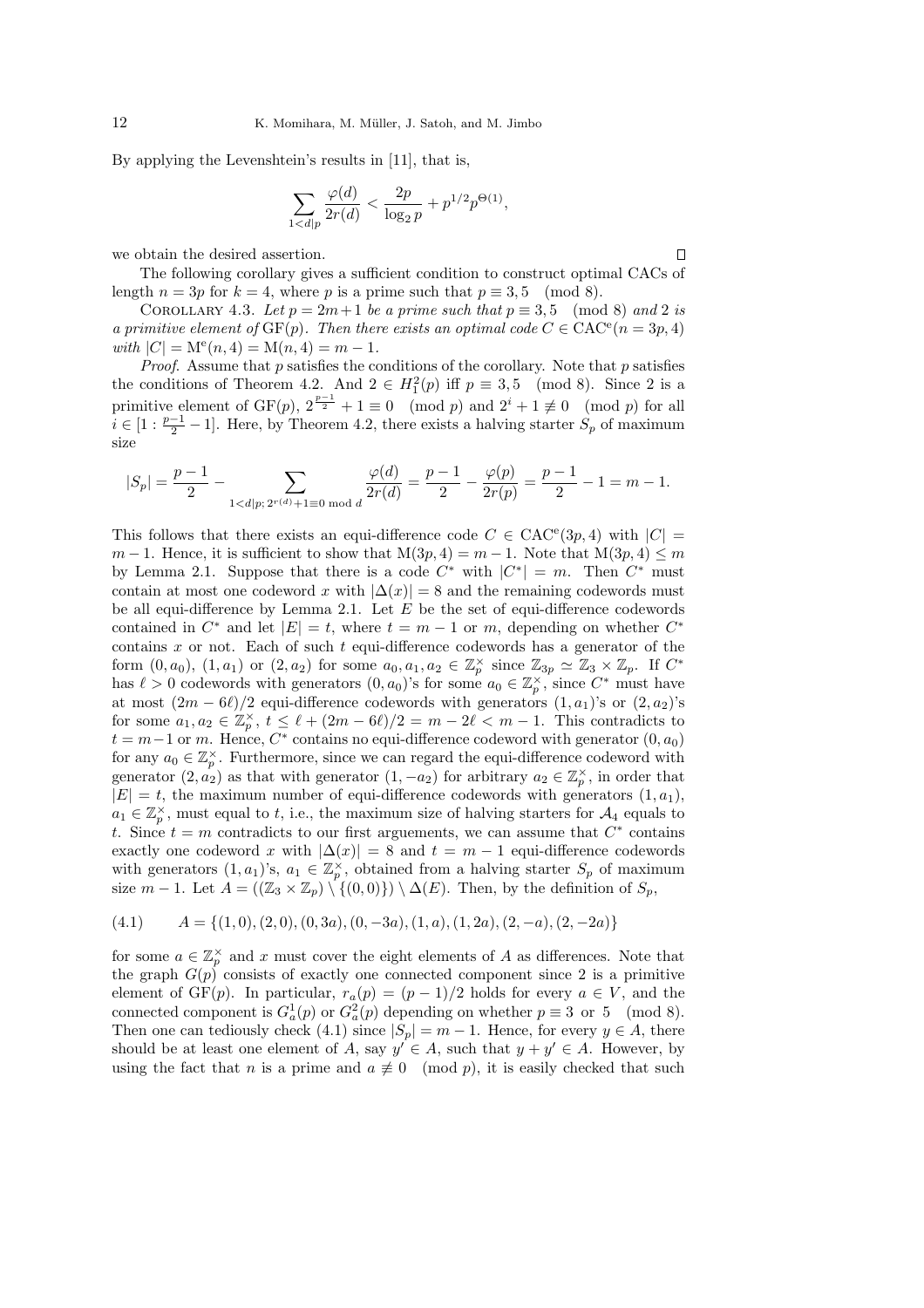y' does not exist in A for any  $y \in A \setminus \{(1,0), (2,0)\}.$  Hence A can not be the set of differences of x. Thus  $M(3p, 4) = m - 1$ .

Small primes  $p, p < 1000$ , satisfying the condition of Corollary 4.3 are listed

below:<br> $p =$ p = 3, 5, 11, 13, 19, 29, 37, 53, 59, 61, 67, 83, 101, 107, 131, 139, 149, 163, 173, 179, 181, 197, 211, 227, 269, 293, 317, 347, 349, 373, 379, 389, 419, 421, 443, 461, 467, 491, 509, 523, 541, 547, 557, 563, 587, 613, 619, 653, 659, 661, 677, 701, 709, 757, 773, 787, 797, 821, 827, 829, 853, 859, 877, 883, 907, 941, 947.

5. Constructions of Optimal CACs of Length  $n = 4p$  with Weight  $k = 4$ . In this section, we obtain some sufficient conditions in order to obtain optimal CACs of length  $n = 4p$  with weight  $k = 4$ . The following construction is another application of halving starters. Let  $\mathcal{A}'_k = \mathcal{A}_k \setminus \{\{k-1, -(k-1)\}\}\$ , where  $\mathcal{A}_k$  was defined in Section 4.

THEOREM 5.1. Let  $p = 2m + 1$  be a positive integer such that  $(p, \ell) = 1$  for  $\ell \in [1:k]$ . If there exist an equi-difference code  $C \in \text{CAC}^e(p,k)$  with  $m_1 = |C|$  and a halving starter  $S_p$  of size  $m_2$  for  $\mathcal{A}'_{k+1}$ , then there exists an equi-difference code  $C' \in \text{CAC}^e(n = kp, k) \text{ with } |C'| = m_1 + m_2 + 1.$ 

*Proof.* Let p, k, C and  $S_p$  as stated in the theorem. Since  $(p, k) = 1$ ,  $\mathbb{Z}_k \times \mathbb{Z}_p$  can be identified with  $\mathbb{Z}_{kp}$ . Furthermore,  $|S_p| = |xS_p| = |yS_p|$  for every  $\{x, y\} \in \mathcal{A}'_{k+1}$  by the assumption  $(p, \ell) = 1$  for  $\ell \in [1 : k - 1]$ . Let

$$
\Gamma(C') = (\{0\} \times \Gamma(C)) \cup (\{1\} \times S_p) \cup \{(1,0)\},\
$$

where the elements of  $\Gamma(C')$  are considered over  $\mathbb{Z}_k \times \mathbb{Z}_p$ . Note that the differences arised from each codeword with generator from  $\{1\} \times S_p$ , for example a codeword  $x_{(1,a)}$  with generator  $(1,a)$ , are  $\Delta^{i}(x_{(1,a)}) = \{(i, ia), (i, -(k-i)a)\}\)$  for each  $i \in [1 :$  $k-1$ . It can be checked that  $\Gamma(C')$  is a generating set of  $C' \in \text{CAC}^e(kp, k)$  with  $|C'| = m_1 + m_2 + 1$ . Obviously,  $|C'| = |\Gamma(C')| = m_1 + m_2 + 1$ . By the definition of  $S_p$  and the assumption  $C \in \text{CAC}^e(p, k)$ , we have

$$
\bigcup_{a \in \Gamma(C)} ((0, a))(1, 2, \dots, k-1, -1, -2, \dots, -(k-1)) \subseteq \{0\} \times (\mathbb{Z}_p \setminus \{0\})
$$

and

$$
\bigcup_{a \in S_p} ((1, a))(1, 2, \dots, k-1, -1, -2, \dots, -(k-1))
$$
\n
$$
= \bigcup_{i \in [1:k-1]} \bigcup_{a \in S_p} \{i\} \times ((a)(i, -(k-i)))
$$
\n
$$
= \bigcup_{i \in [1:k-1]} \{i\} \times S_p \cdot (i, -(k-i))
$$
\n
$$
\subseteq \bigcup_{i \in [1:k-1]} (\{i\} \times (\mathbb{Z}_p \setminus \{0\})) = (\mathbb{Z}_k \setminus \{0\}) \times (\mathbb{Z}_p \setminus \{0\}),
$$

where the calculation is over  $\mathbb{Z}_k \times \mathbb{Z}_p$ . Finally, the differences of the form  $(\ell, 0)$ ,  $\ell \in [1 : k - 1]$ , occur only in the codewords  $x_{(1,0)}$  with generator  $(1,0)$ . Thus, all elements of  $(\mathbb{Z}_{k-1} \times \mathbb{Z}_n) \setminus \{(0,0)\}\$ appear at most once as differences in  $\Delta(C)$ .  $\Box$ elements of  $(\mathbb{Z}_{k-1} \times \mathbb{Z}_p) \setminus \{(0,0)\}\$ appear at most once as differences in  $\Delta(C)$ .

Now, we give two sufficient conditions to construct optimal CACs of length  $n = 4p$ with weight  $k = 4$ . We use the quartic residue to give the first sufficient condition. The following lemma is a preparation of the first assertion.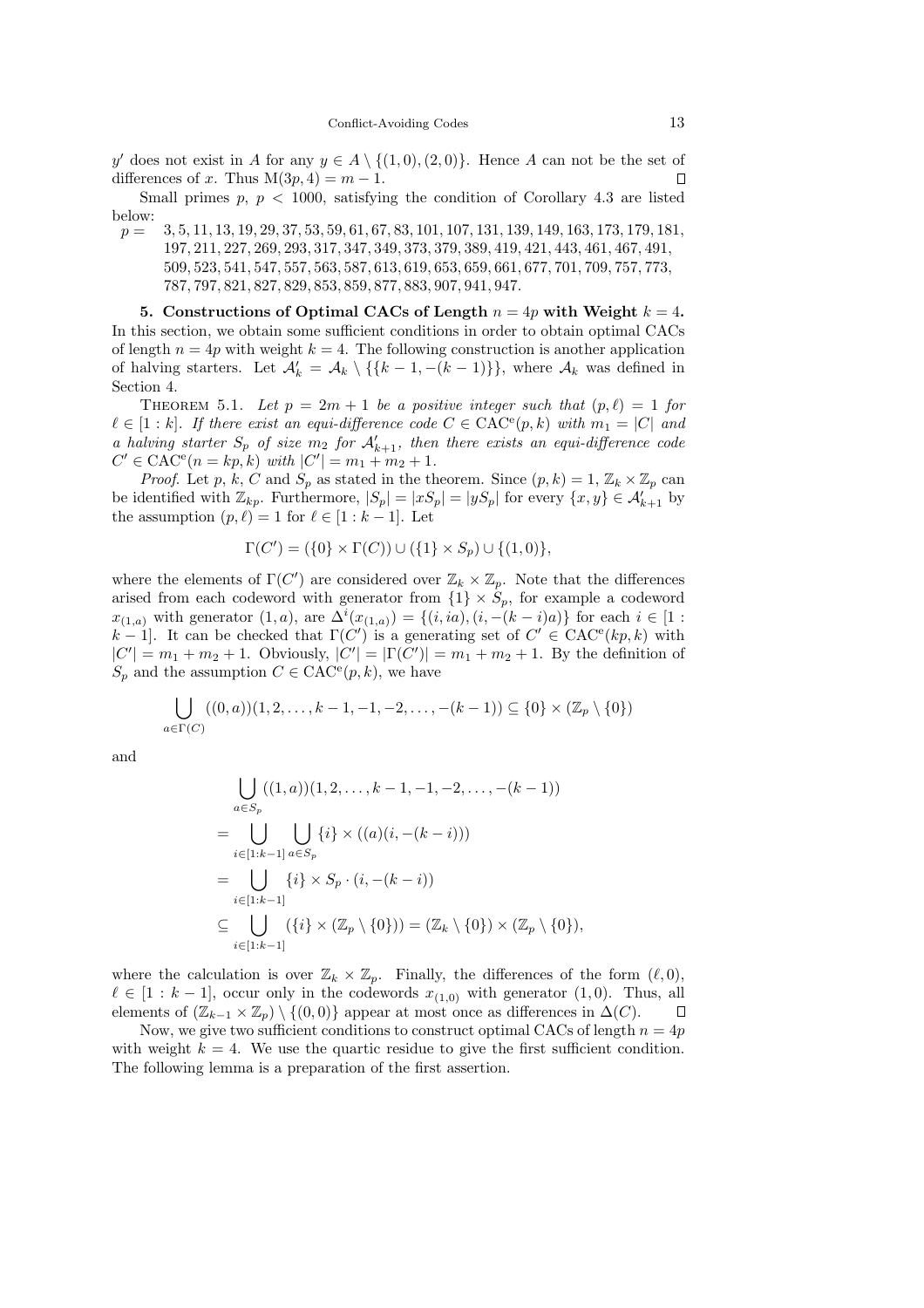LEMMA 5.2. Let p be a rational prime and  $\rho$  a prime element of  $\mathbb{Z}[\zeta_4]$  lying over (p). Then  $-1, -3 \in H_2^4(p)$  if and only if  $\left(\frac{-1}{\rho}\right)$  $\frac{1}{4} \equiv -1$  and  $\left(\frac{-3}{\rho}\right)$  $\equiv -1.$ Proof. By the definition of the quartic residue symbol, we have

$$
\left(\frac{-1}{\rho}\right)_4 \equiv (-1)^{\frac{N\rho-1}{4}} = \begin{cases} (-1)^{\frac{p-1}{4}}, & \text{iff } p \equiv 1 \pmod{4}, \\ (-1)^{\frac{p^2-1}{4}}, & \text{iff } p \equiv 3 \pmod{4}. \end{cases}
$$

Then one can tediously check that  $\left(\frac{-1}{\rho}\right)$  $\frac{1}{4} \equiv -1$  iff  $p \equiv 5 \pmod{8}$ . On the other hand, it is obvious that  $-1 \in H_2^4(p)$  iff  $p \equiv 5 \pmod{8}$ . We define  $i \in \mathbb{Z}$  by  $-3 \equiv \alpha^i$ (mod p), where  $\alpha$  is a primitive element of GF(p). Then we have

$$
\left(\frac{-3}{\rho}\right)_4 \equiv (-3)^{\frac{N_{\rho}-1}{4}} \equiv \alpha^{i\frac{N_{\rho}-1}{4}} = \alpha^{\frac{i}{2} \cdot \frac{p-1}{2}} \equiv (-1)^{\frac{i}{2}}
$$

$$
\equiv \begin{cases} 1, & \text{iff } i \equiv 0 \pmod{4}, \\ -1, & \text{iff } i \equiv 2 \pmod{4}, \end{cases}
$$

by using  $N_{\rho} = p$  and  $\alpha^{\frac{p-1}{2}} \equiv -1 \pmod{\rho}$ . Hence  $\left(\frac{-1}{\rho}\right)$  $\frac{1}{4} \equiv -1$  and  $\left(\frac{-3}{\rho}\right)$  $\frac{1}{4} \equiv -1$  iff  $-1, -3 \in H_2^4$  $(p).$ 

Now, we give the first sufficient condition.

COROLLARY 5.3. Let  $p = 24m + 13$  be a prime satisfying the conditions of Corollary 3.3 and let  $\rho = a + b\zeta_4 \in \mathbb{Z}[\zeta_4]$  be a prime element such that  $p = \rho \bar{\rho}$ satisfying

$$
\begin{cases}\n a \equiv 3 \pmod{12}, \\
b \equiv 2 \pmod{12},\n\end{cases}\n\quad \text{or} \n\begin{cases}\n a \equiv 3 \pmod{12}, \\
b \equiv 10 \pmod{12}.\n\end{cases}
$$

Then there exists an optimal code  $C \in \text{CAC}^e(n = 4p, 4)$  with  $|C| = \text{M}^e(n, 4) =$  $M(n, 4) = 16m + 9.$ 

*Proof.* Without loss of generality, we can assume that  $a \equiv 3 \pmod{4}$  and  $b \equiv 2$ (mod 4) for a prime element  $\rho = a + b\zeta_4 \in \mathbb{Z}[\zeta_4]$  which satisfies  $p = \rho\bar{\rho}$ . By Lemma 5.2,  $\left(\frac{-1}{\rho}\right)$  $\frac{4}{4}$  ≡ −1 iff  $p \equiv 5 \pmod{8}$ . By quartic reciprocity,

$$
\left(\frac{-3}{\rho}\right)_4 \equiv \begin{cases} 1, & \text{if } (a,b) \equiv (\pm 1,0) \pmod{3}, \\ -1, & \text{if } (a,b) \equiv (0,\pm 1) \pmod{3}, \\ -\zeta_4, & \text{if } (a,b) \equiv (\pm 1,\pm 1) \pmod{3}, \\ \zeta_4, & \text{if } (a,b) \equiv (\pm 1,\mp 1) \pmod{3}. \end{cases}
$$

Hence,  $-1, -3 \in H_2^4(p)$  iff  $(a, b) \equiv (3, 2)$  or  $(3, 10)$  (mod 12). Then  $S_p = H_0^4(p) \cup$  $H_1^4(p)$  defines a halving starter of size  $12m+6$  for  $\mathcal{A}'_5$  if p and p satisfy the conditions of the corollary. In fact, since  $-S_p = -H_0^4(p) \cup -H_1^4(p) = H_2^4(p) \cup H_3^4(p)$  and  $-3S_p = -3H_0^4(p) \cup -3H_1^4(p) = H_2^4(p) \cup H_3^4(p)$  hold, we have  $S_p \cap -S_p = \emptyset$  and  $S_p \cap -3S_p = \emptyset$ . By combing Corollary 3.3 and Theorem 5.1, we have an equi-difference code  $C \in \text{CAC}^e(4p, 4)$  with  $|C| = 16m + 9$ . By Lemma 2.1, we also have  $M(4p, 4) =$  $16m + 9$ , i.e., the resultant CAC is optimal.

By utilizing Proposition 3.4, we can show that the primes satisfying the condition of Corollary 5.3 exist infinitely many as follows:

Corollary 5.4. The Kronecker density of the set of all primes satisfying the conditions of Corollary 5.3 is equal to  $\frac{1}{2^3 \cdot 3^2} = 0.0138 \cdots$ , and there exist infinitely many those primes.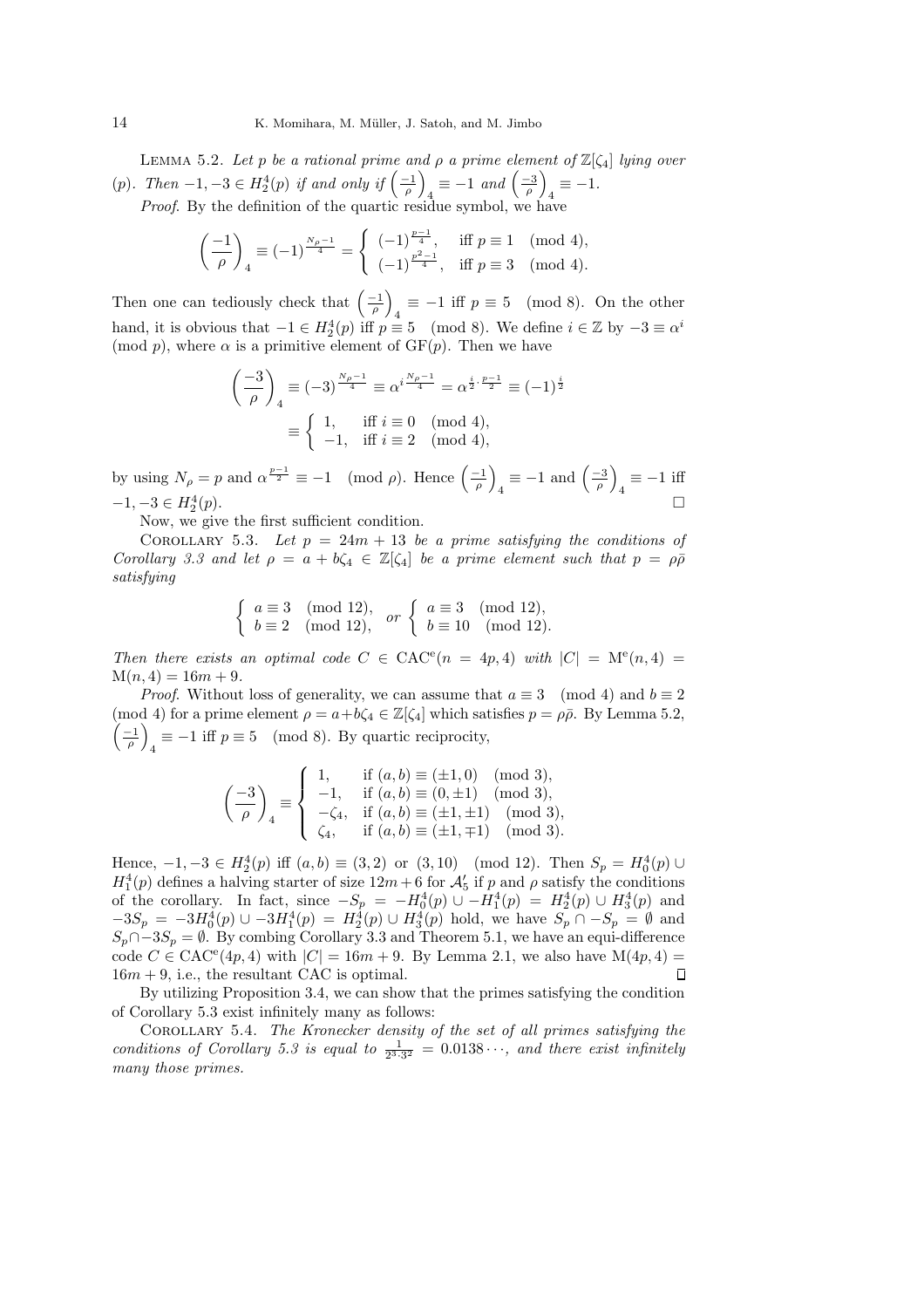*Proof.* By Lemmas 3.2 and 5.2,  $(1, 2, 3)$  forms an  $SDR(\mathcal{H}^{3}(p))$  and  $-1, -3 \in H_{2}^{4}(p)$ iff

(5.1) 
$$
\left(\frac{6}{\pi}\right)_3 = 1, \left(\frac{3}{\rho}\right)_4 = 1 \text{ and}
$$

(5.2) 
$$
\left(\frac{2}{\pi}\right)_3 \neq 1
$$
, and  $\left(\frac{-1}{\rho}\right)_4 = -1$ ,

where  $\mathfrak{p} = (\pi)$  is a prime ideal in  $\mathbb{Q}(\zeta_3)$  lying over  $(p)$  and  $\mathfrak{r} = (\rho)$  is a prime ideal in where  $\phi$  (*n*) is a prime radar in  $\zeta(s_2)$ ,  $j$  ing over (*p*) and  $\zeta$  (*f*<sub>1</sub>) lying over (*p*) and  $\mathbb{Q}(\zeta_4)$  lying over (*p*) and

$$
\sigma=\left(\frac{\mathbb{Q}(\zeta_8,\sqrt[3]{6},\sqrt[3]{2},\sqrt[4]{3})/\mathbb{Q}(\zeta_4,\sqrt[3]{6},\sqrt[4]{3})}{\mathfrak{P}}\right).
$$

Note that  $\zeta_3 \in \mathbb{Q}(\zeta_4, \sqrt[4]{3})$ . Then a necessary and sufficient condition such that (5.2) holds under (5.1) is

(5.3) 
$$
\sigma(\zeta_8) \neq \zeta_8 \text{ and } \sigma(\sqrt[3]{2}) \neq \sqrt[3]{2}.
$$

Hence the density of prime ideals  $\mathfrak P$  satisfying (5.3) in  $\mathbb Q(\zeta_4, \sqrt[3]{6}, \sqrt[4]{3})$  is equal to  $\frac{1}{3}$ and the density of rational primes  $p$  satisfying the condition of the corollary is equal to  $\frac{1}{2^3 \cdot 3^2}$ . П

By our computer search, the frequency ratio of those primes in the first 3, 000, 000 primes is equal to  $\frac{41684}{3,000,000} = \frac{1}{2^3 \cdot 3^2}$ .

Next, we give the second sufficient condition to construct optimal CACs of length  $n = 4p$  with weight  $k = 4$ .

COROLLARY 5.5. Let  $p = 12m + 7$  be a prime satisfying the conditions of Corollary 3.3 such that 3 is a primitive element of  $GF(p)$ . Then there exists an optimal  $code C \in CAC(n = 4p, 4) \text{ with } |C| = M^e(n, 4) = M(n, 4) = 8m + 4.$ 

*Proof.* Let p satisfy the conditions of the corollary, and let  $\alpha = 3 \in \text{GF}(p)$ . Then we can take a halving starter of maximum size  $6m + 2$  for  $\mathcal{A}'_5$ , for examle  $S_p = {\alpha^0, \alpha^1, \ldots, \alpha^{6m+1}} \subset \text{GF}(p)$ . In fact, since

$$
-S_p = \alpha^{\frac{p-1}{2}} \cdot S_p = \{ \alpha^{6m+3}, \alpha^{6m+4}, \dots, \alpha^{12m+4} \}
$$

and

$$
-3S_p = \alpha^{\frac{p+1}{2}} \cdot S_p = \{ \alpha^{6m+4}, \alpha^{6m+5}, \dots, \alpha^{12m+5} \}
$$

hold, we have  $S_p \cap -S_p = \emptyset$  and  $S_p \cap -3S_p = \emptyset$ . Furthermore, since  $-3 \in H_0^2(p)$ and  $\frac{p-1}{2}$  is odd, the maximum size of halving starters for  $\mathcal{A}'_5$  is at most  $6m + 2$ . Now, by combining Corollary 3.3 and Theorem 5.1, we obtain an equi-difference code  $C \in \text{CAC}(n = 4p, 4)$  with  $|C| = M^e(n, 4) = 8m + 4$ . Note that  $p = 12m + 7$  is a necessary condition for  $3 \in H_1^2(p)$ . Hence, it is sufficient to show that  $M(n, 4) =$  $8m + 4$ . Here,  $M(n, 4) \leq 8m + 5$  by Lemma 2.1. Suppose that there is a code  $C^*$  with  $|C^*| = 8m + 5$ . Then again by Lemma 2.1  $\Delta(C^*) = \mathbb{Z}_{4p} \setminus \{0\}$  holds. In particular,  $C^*$  must contain exceptional codeword  $x_{(1,0)}$  and  $8m + 4$  equi-difference codewords, which have generators of the form  $(0, a_0)$ ,  $(1, a_1)$ ,  $(2, a_2)$  or  $(3, a_3)$  for some  $a_0, a_1, a_2, a_3 \in \mathbb{Z}_p^{\times}$ , since  $\mathbb{Z}_{4p} \simeq \mathbb{Z}_4 \times \mathbb{Z}_p$ . If  $C^*$  has  $\ell > 0$  codewords with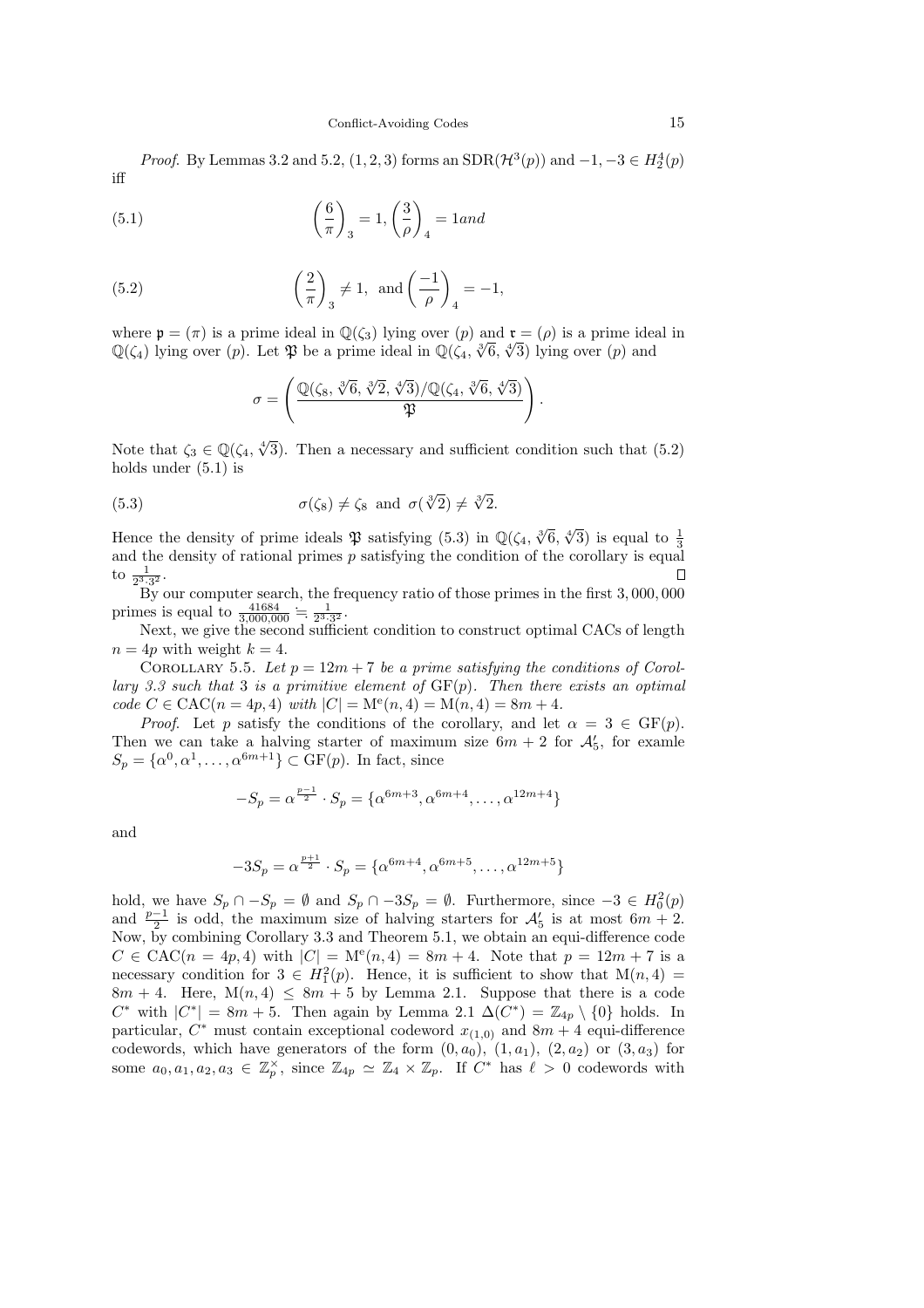generators  $(2, a_2)$  for some  $a_2 \in \mathbb{Z}_p^{\times}$ , since  $C^*$  must have at most  $(12m + 6 - 4\ell)/2$ equi-difference codewords with generators  $(1, a_1)$  or  $(3, a_3)$  for some  $a_1, a_3 \in \mathbb{Z}_p^{\times}$  and at most  $(12m + 6 - 2\ell)/6$  equi-difference codewords with generators  $(0, a_0)$  for some  $a_0 \in \mathbb{Z}_p^{\times}$ ,  $|C^*| \leq \ell + (12m + 6 - 4\ell)/2 + (12m + 6 - 2\ell)/6 + 1 < 8m + 5$ . This contradicts to the assumption, that is,  $|C^*| = 8m + 5$ . Hence,  $C^*$  contains no equidifference codeword with generator  $(2, a_2)$  for any  $a_2 \in \mathbb{Z}_p^{\times}$ . Furthermore, since the maximum number of codewords with generators  $(0, a_0)$ ,  $a_0 \in \mathbb{Z}_p^{\times}$ , equals to  $2m+1$  by Corollary 3.3 and we can regard the equi-difference codeword with generator  $(3, a_3)$ as that with generator  $(1, -a_3)$  for arbitrary  $a_3 \in \mathbb{Z}_p^{\times}$ , in order that  $|C^*| = 8m + 5$ , the maximum number of codewords with generators  $(1, a_1)$ 's,  $a_1 \in \mathbb{Z}_p^{\times}$ , must equal to  $6m + 3$ . This follows that the maximum size of halving starters for  $\mathcal{A}'_5$  must equal to  $6m+3$ . However, this also contradicts to our first arguements. Thus  $M(n, 4) = 8m+4$ .  $\Box$ 

Small primes p safisfying the conditions of Corollary 5.3 or Corollary 5.5 are listed in Table 7.1.

EXAMPLE 5.6. Let  $p = 7$  and  $k = 4$ , then  $4p = 28$ . Note that 3 is a primitive element of GF(7) and  $S_p = \{1,3\}$  is a halving starter of size 2 for  $\mathcal{A}'_5$ . Let  $C \in$ CAC<sup>e</sup>(7, 4) which has one generator 1. Then,  $((0, 1), (1, 1), (1, 3), (1, 0))$  over  $\mathbb{Z}_4 \times \mathbb{Z}_7$ (or  $(1, 8, 17, 21)$  over  $\mathbb{Z}_{28}$ ) defines a list of generators for an equi-difference code  $C' \in$  $CAC^{e}(28, 4)$  with  $|C| = M(28, 4) = 4$ .

6. A Recursive Construction of Equi-Difference CACs. In this section, we give some recursive construction of equi-difference CACs.

THEOREM 6.1. Let  $k \geq 3$  and  $n_1, n_2$  and s be positive integers satisfying s |  $n_1$ and  $(n_2, \ell) = 1$  for  $\ell \in [1 : k-1]$ . Let  $C_1$  be an equi-difference code in  $CAC^e(n_1, k)$ with  $t_1 = |C_1|$  non-exceptional codewords satisfying

(6.1) 
$$
\mathbb{Z}_{n_1} \setminus \Delta(C_1) \supseteq \left(\frac{n_1}{s}\right) \mathbb{Z}_{n_1}.
$$

And let  $C_2$  be an equi-difference code in  $CAC<sup>e</sup>(n_2, k)$  with  $t_2 = |C_2|$  codewords. Then there exists an equi-difference code  $C \in \text{CAC}^e(n_1 n_2, k)$  with  $t = |C| = n_2 t_1 + t_2$ .

Proof. Let

$$
\Gamma_1 = \{i + jn_1 : i \in \Gamma(C_1), j \in [0 : n_2 - 1]\}
$$
 and  $\Gamma_2 = \left\{j(\frac{n_1}{s}) : j \in \Gamma(C_2)\right\}$ ,

where each element is reduced modulo  $n_1n_2$ . Then  $\Gamma(C) = \Gamma_1 \cup \Gamma_2$  defines the code C consisting of equi-difference codewords. Obviously,  $|\Gamma(C)| = n_2 t_1 + t_2$ . We now prove C is a conflict-avoiding code by showing that the difference sets of any two codewords of C are disjoint. By (6.1) and the definition of  $\Gamma_1$ , it is shown that

$$
\mathbb{Z}_{n_1n_2}\setminus\bigcup_{\ell\in\pm[1:k-1]}\ell\cdot\Gamma_1\supseteq(\frac{n_1}{s})\mathbb{Z}_{n_1n_2}
$$

holds. Furthermore, since every element of  $\Gamma_2$  is a multiple of  $(\frac{n_1}{s})$ , it is obvious

$$
\bigcup_{\ell \in \pm [1:k-1]} \ell \cdot \Gamma_2 \subseteq \left(\frac{n_1}{s}\right) \mathbb{Z}_{n_1 n_2}
$$

holds. These imply that

$$
(\bigcup_{\ell \in \pm [1:k-1]} \ell \cdot \Gamma_1) \cap (\bigcup_{\ell \in \pm [1:k-1]} \ell \cdot \Gamma_2) = \emptyset.
$$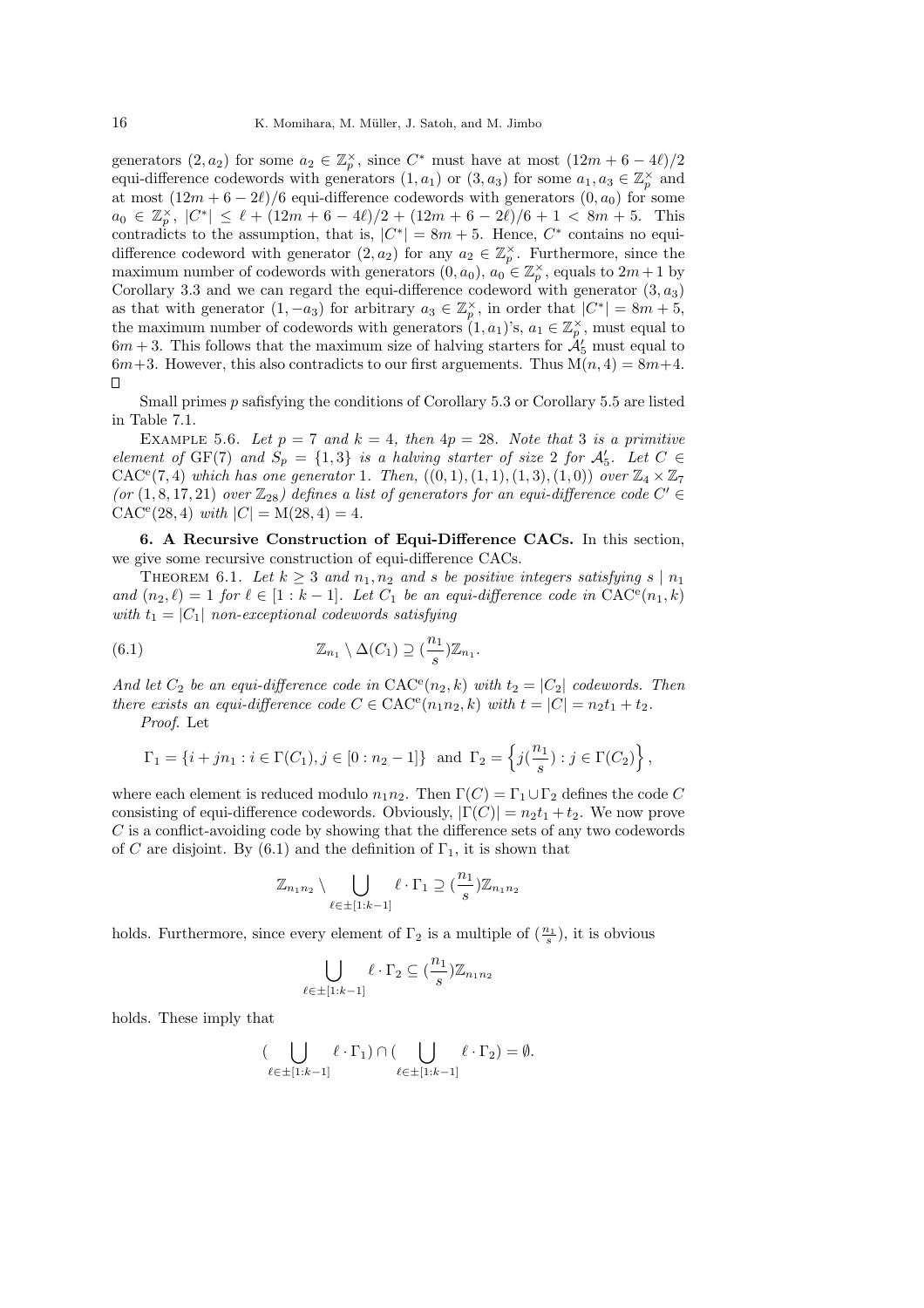Now we see that the difference sets of any two codewords with generators from  $\Gamma_1$  are disjoint. Assume  $\ell(i + jn_1) \equiv \ell'(i' + j'n_1) \pmod{n_1 n_2}$  for some  $\ell, \ell' \in \pm [1 : k - 1]$ and two generators  $i + jn_1$  and  $i' + j'n_2$  from  $\Gamma_1$ , then we need to show that  $i = i'$  and  $j = j'$ . By the above assumption, since  $(\ell i - \ell' i') + (\ell j - \ell' j')n_1 \equiv 0 \pmod{n_1 n_2}$ , we have  $\ell i \equiv \ell' i' \pmod{n_1}$ . By the definition of  $C_1$ ,  $\ell i \neq 0$ ,  $\ell' i' \neq 0$  and  $i = i'$ hold. Furthermore, since  $C_1$  has no exceptional codewords, we also have  $\ell = \ell'$  and  $(\ell j - \ell j')n_1 \equiv 0 \pmod{n_1 n_2}$ , i.e.,  $\ell(j - j') \equiv 0 \pmod{n_2}$ . Then  $(n_2, \ell) = 1$  implies  $j = j'$ . Similarly, the difference sets of any two codewords with generators from  $\Gamma_2$ are disjoint, since  $C_2 \in \text{CAC}^e(n_2, k)$ . П

COROLLARY 6.2.  $M(35, 4) = 6$ ,  $M(77, 4) = 12$ , and  $M(91, 4) = 14$ .

*Proof.* For  $n_1 = 7$  one has an equi-difference CAC with  $\Gamma(C_1) = \{1\}$  consisting of one non-exceptional codeword  $x_1$ . For  $n_2 = 5$ ,  $\Gamma(C_2) = \{1\}$  defines an equi-difference CAC with an exceptional codeword. From Theorem 6.1, we obtain a code C for  $n = 35$  with  $|C| = 6$ . Then Lemma 2.1 implies  $M(35, 4) = M^e(35, 4) = 6$ .

Similarly, for  $n_2 = 11$  and  $\Gamma(C_2) = \{1\}$ , one obtains an optimal code C for  $n = 77$ with  $|C| = 12$ , and  $M(77, 4) = M<sup>e</sup>(77, 4) = 12$ .

For  $n_2 = 13$ , one easily sees that  $M(n_2, 4) = 1$ . Using  $\Gamma(C_2) = \{1\}$  one obtains code C for  $n = 91$  with  $|C| = 14$ . Note that  $M(91, 4) \le 15$  by Lemma 2.1. Suppose there is a code C' with  $|C'| = 15$ . Since there are no exceptional codewords for  $n = 91$ , C' must be an equi-difference code. Consider the set  $A = \{\frac{\ell n}{7} : \ell \in [1:12]\} \simeq \mathbb{Z}_{13}^{\times}$ . Now, for an equi-difference codeword  $x_i$  of  $C'$ , the difference set  $\Delta(x_i)$  intersects with A iff  $i \in A$ . In other words, A is covered by differences iff  $M<sup>e</sup>(13, 4) = 2$ , whereas  $M<sup>e</sup>(13, 4) = 1$  by Table 7.2, contradiction. Hence it follows that  $M(91, 4) = 14 = |C|$ .  $\Box$ 

When p is an odd prime, 1 is a generator of an equi-difference code  $C \in \text{CAC}^e(p, (p-\lambda))$ 1)/2). By applying Theorem 6.1 to C recursively, we obtain the following.

COROLLARY 6.3. (Levenshtein  $(12)$ ) Let p be an odd prime and r be a positive integer. Then there exists an optimal code  $C \in \text{CAC}^e(n,k)$  with parameters  $n = p^r$ ,  $k = \frac{p+1}{2}$  and  $|C| = \frac{n-1}{2(k-1)}$ .

Furthermore, some infinite serieses of optimal CACs are obtained.

COROLLARY 6.4. Let  $p_1, p_2, \ldots, p_r$  be primes such that  $p_i \equiv 1 \pmod{6}$  and assume that there exists an optimal code  $C_i \in \text{CAC}^e(p_i, 4)$  satisfying the conditions of Corollary 3.3 for each  $i \in [1 : r]$ . Then there exists an optimal equi-difference code  $C \in \text{CAC}^e(n = \prod_{i \in [1:r]} p_i, 4) \text{ with } |C| = \frac{n-1}{6}.$ 

Proof. We have only to check the number of codewords for the code given by the recursive construction in Theorem 6.1. Each code  $C_i$  has  $m_i = \frac{p_i - 1}{6}$  codewords, which attains the upper limit of Lemma 2.1. By applying the recursive construction to  $C_1$ and  $C_2$ , we have an equi-difference code of length  $p_1p_2 = 6(6m_1m_2+m_1+m_2)+1$  with  $6m_1m_2 + m_1 + m_2$  codewords, which also attains the upper limit of Lemma 2.1. By continuing this process, we have the desired optimal code  $C \in \text{CAC}^e(n = \prod_{i \in [1:r]} p_i, 4)$ with  $|C| = \frac{n-1}{6}$ .  $\overline{\Pi}$ 

In the following corollaries, it is enough to check the case of  $r = 2$  since the similar process can be applied recursively.

COROLLARY 6.5. Let  $p_1, p_2, \ldots, p_r$  be primes such that  $p_i \equiv 7 \pmod{8}$  and let  $C_i$  be an optimal code in  $\text{CAC}^e(3p_i, 4)$  constructed in Corollary 3.8 for each  $i \in [1:r]$ . Then there exists an optimal equi-difference code  $C \in \text{CAC}^e(n=3 \prod_{i \in [1:r]} p_i, 4)$  with  $|C| = \frac{n-3}{6}$ .

*Proof.* Each code  $C_i$  has  $m_i = \frac{3p_i-3}{6}$  codewords, which attains the upper limit of Lemma 2.1. The composed code of  $C_1$  and  $C_2$  is an equi-difference code of length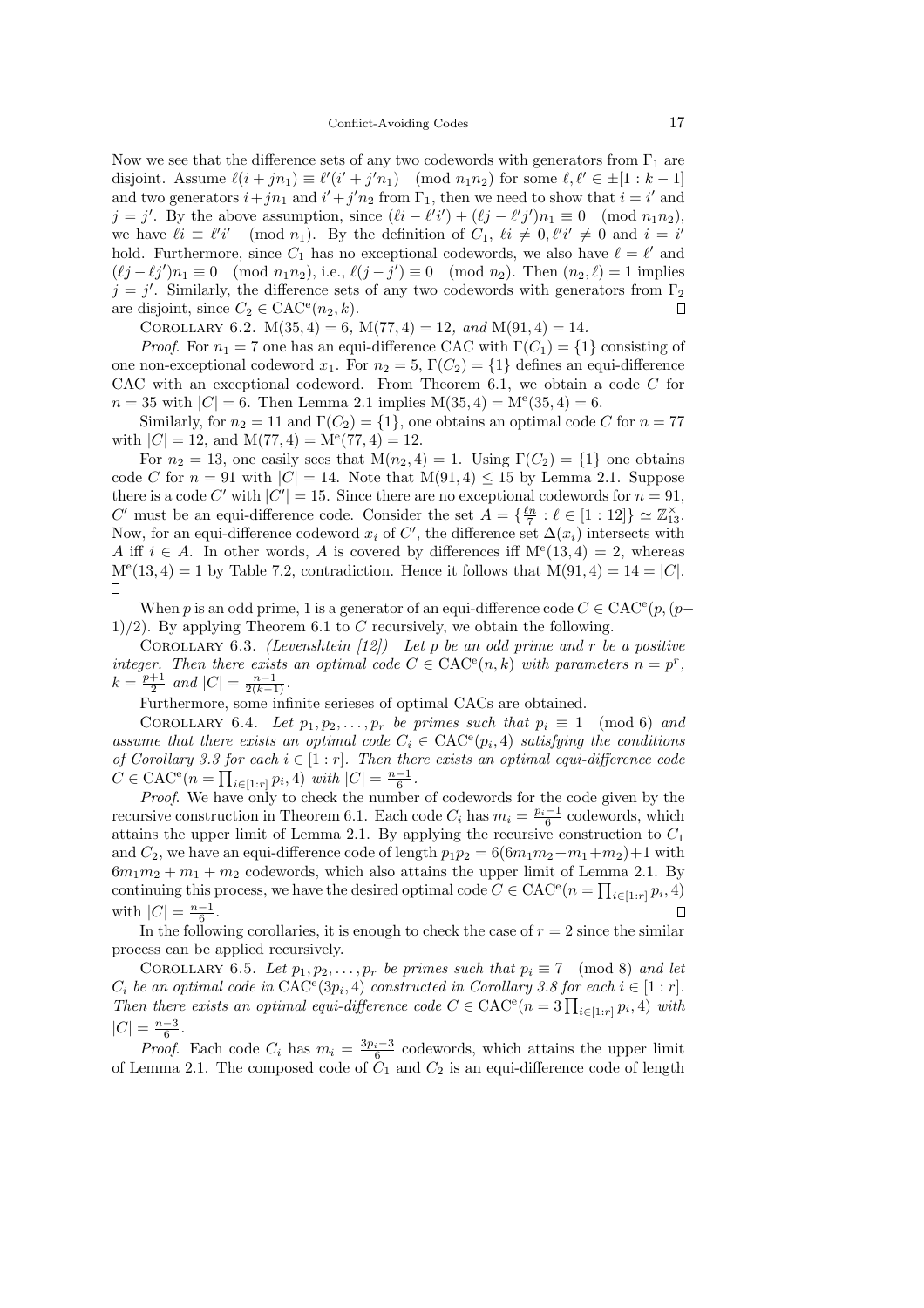$3p_1p_2 = 3(2(2m_1m_2 + m_1 + m_2) + 1)$  with  $2m_1m_2 + m_1 + m_2$  codewords, which also attains the upper limit of Lemma 2.1.  $\Box$ 

COROLLARY 6.6. Let  $p_1, p_2, \ldots, p_r$  be primes such that  $p_i \equiv 13 \pmod{24}$  and let  $C_i$  be an optimal code in  $\text{CAC}^e(4p_i, 4)$  constructed in Corollary 5.3 for each  $i \in [1:r]$ . Then there exists an optimal equi-difference code  $C \in \text{CAC}^e(n = 4 \prod_{i \in [1:r]} p_i, 4)$  with  $|C| = \frac{n+2}{6}$ .

*Proof.* Each code  $C_i$  has  $m_i = \frac{4p_i+2}{6}$  codewords, which attains the upper limit of Lemma 2.1. Here, we can assume  $m_i = 2\ell_i + 1$  for some  $\ell \in \mathbb{N}$  since  $p_i \equiv 1$ (mod 3). Let  $C'_1$  be a code derived by deleting an exceptional codeword with generator  $p_1$  from  $C_1$ . By composing  $C'_1$  and  $C_2$ , we have an equi-difference code of length  $4p_1p_2 = 4(3(3\ell_1\ell_2 + \ell_1 + \ell_2) + 1)$  with  $2(3\ell_1\ell_2 + \ell_1 + \ell_2) + 1$  codewords, which also attains the upper limit of Lemma 2.1. П

COROLLARY 6.7. Let  $p_1, p_2, \ldots, p_r$  be primes such that  $p_i \equiv 5 \pmod{24}$  and let  $C_i$  be an optimal code in  $\text{CAC}^e(2p_i, 5)$  constructed in Corollary 3.10 for each  $i \in [1:r]$ . Then there exists an optimal equi-difference code  $C \in \text{CAC}^e(n = 2 \prod_{i \in [1:r]} p_i, 5)$  with  $|C| = \frac{n-2}{8}$ .

*Proof.* Each code  $C_i$  has  $m_i = \frac{2p_i-2}{8}$  codewords, which attains the upper limit of Lemma 2.3. By composing  $C_1$  and  $C_2$ , we have an equi-difference code of length  $2p_1p_2 = 2(4(4m_1m_2 + m_1 + m_2) + 1)$  with  $4m_1m_2 + m_1 + m_2$  codewords, which also attains the upper limit of Lemma 2.3.  $\mathsf{\Pi}$ 

COROLLARY 6.8. Let  $p_1, p_2, \ldots, p_r$  be primes such that  $p_i \equiv 11 \pmod{12}$  and let  $C_i$  be an optimal code in  $\text{CAC}^e(4p_i, 5)$  constructed in Corollary 3.11 for each  $i \in [1:r]$ . Then there exists an optimal equi-difference code  $C \in \text{CAC}^e(n = 4 \prod_{i \in [1:r]} p_i, 5)$  with  $|C| = \frac{n-4}{8}$ .

*Proof.* Each code  $C_i$  has  $m_i = \frac{4p_i-4}{8}$  codewords, which attains the upper limit of Lemma 2.3. By composing  $C_1$  and  $C_2$ , we have an equi-difference code of length  $4p_1p_2 = 4(2(2m_1m_2 + m_1 + m_2) + 1)$  with  $2m_1m_2 + m_1 + m_2$  codewords, which also attains the upper limit of Lemma 2.3.

7. Tables. In this section, we give some tables for the existence of equi-difference CACs of small code length. Table 7.1 shows the first 110 primes satisfying the conditions of Corollary 3.3. Table 7.2 shows the maximal size  $M^{e}(n, 4)$  of an equi-difference CAC for each  $n \in [4:100]$  and their corresponding generators.

#### REFERENCES

- [1] Q, A. N., Györfi. L., Massey, J. L., Constructions of binary constant weight cyclic codes and cyclically permutable codes, IEEE Trans. Inform. Theory, 38 (1992), no. 3, pp. 940–949.
- [2] Beth, T., Jungnickel, D., Lenz, H., Design Theory, Cambridge University Press, 1999.
- [3] Buratti, M., On simple radical difference families, J. Combin. Designs, 3 (1995), pp. 161–168.<br>[4]  $\longrightarrow$ , Cyclic designs with block size 4 and related optimal optical orthogonal codes, Des. Codes  $-$ , Cyclic designs with block size 4 and related optimal optical orthogonal codes, Des. Codes Cryptogr., 26 (2002), pp. 111–125.
- [5] Colbourn, C. J., Dinitz, J. H.: Chen, K., Zhu, L., The CRC Handbook of Combinatorial Designs, CRC Press, 1996.
- [6] Györfi, L., Vajda, I., Constructions of protocol sequences for multiple access collision channel without feedback, IEEE Trans. Inform. Theory, 39 (1993), no. 5, pp. 1762-1765.
- [7] Ireland, K., Rosen, M., A Classical Introduction to Modern Number Theory, Springer-Verlag, 1980.
- [8] Jimbo, M., Mishima, M., Janiszewski, S., Teymorian, A. Y., Tonchev, V., On conflict-avoiding codes of length  $n = 4m$  for three active users, IEEE Trans. Inform. Theory, submmited.
- [9] Lam, C., Miao, Y.,  $(C_k \oplus G, k, \lambda)$  difference families, Des. Codes Cryptogr., 24 (2001), pp. 291– 304.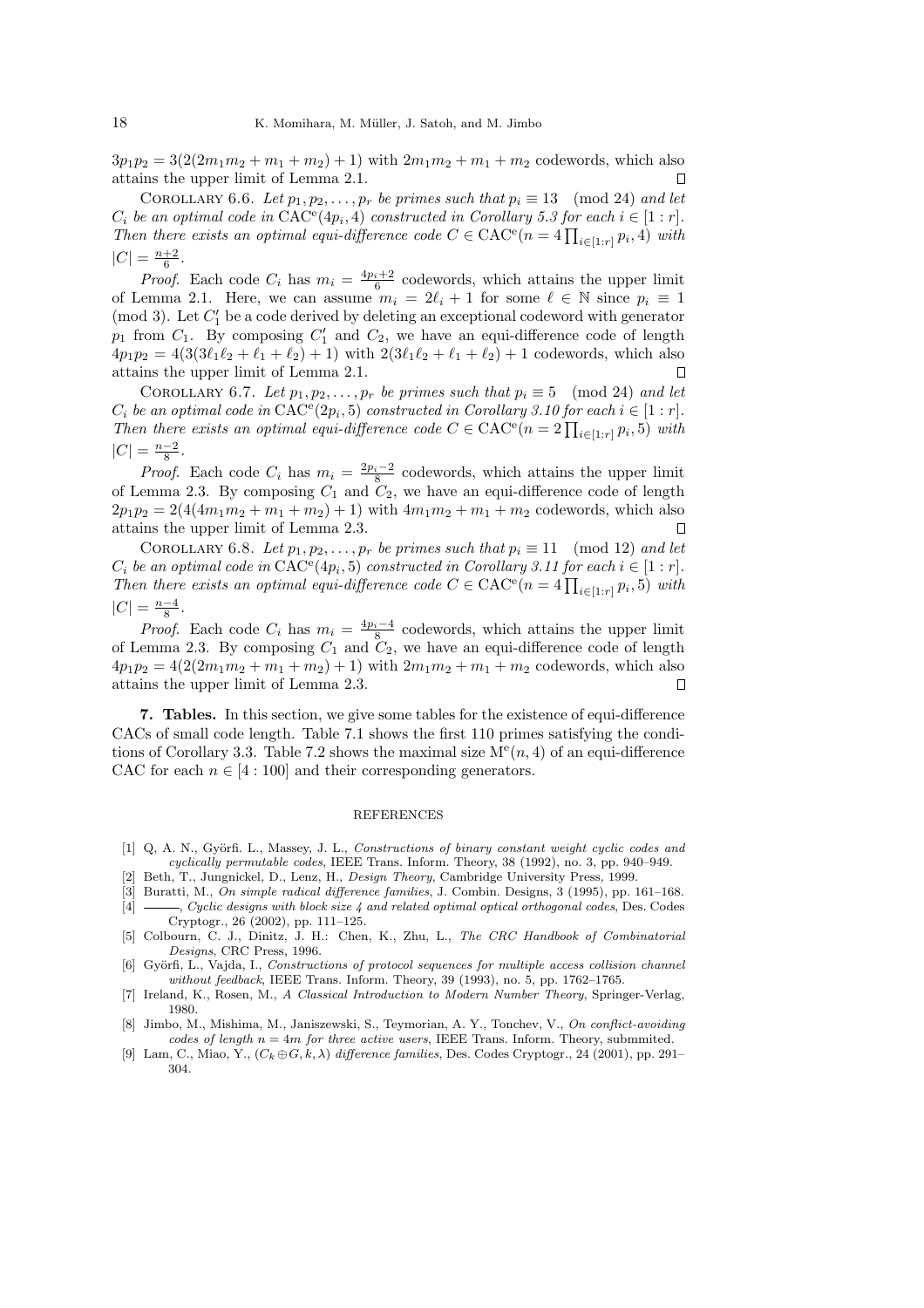- [10] Levenshtein, V. I., Vinck, A. J. H., Perfect  $(d, k)$ -codes capable of correcting single peak shifts, IEEE Trans. Inform. Theory, 39 (1993), pp. 656–662.
- [11] Levenshtein, V. I., Conflict-avoiding codes for three active users and cyclic triple systems, J. Combin. Theory, submitted.
- [12]  $\frac{1}{2}$ , Conflict-avoiding codes for many active users, Problems of Theoretic Cybernetics, Abstracts of 14th International Conference, Penza, Publishing House of Mech. Math. Department of Moscow State University, (2005), p. 86. (in Russian).
- [13] Leopoldt, H. W., Roqutte, P., Mathmatische Abhandlungen Band 1, Walter de Gruyter, 1975. [14] Massey, J. L., Mathys, P., The collision channel without feedback, IEEE Trans. Inform. Theory,
- 31 (1985), no. 2, pp. 192–204.
- [15] Mathys, P., A class of codes for a T active useres out of N multiple-access, IEEE Trans. Inform. Theory, 36 (1990), no. 6, pp. 1206–1219.
- [16] Ribenboim, P., Classical theory of algebraic numbers, Springer-Verlag, New York, 2001.
- [17] Tsybakov, B. S., Rubinov, A. R., Some constructions of conflict-avoiding codes, Prob. Inf. Trans., 38 (2002), no. 4, pp. 268–279.
- [18] Wilson, R. M., Cyclotomy and difference families in elementary abelian groups, J. Number Theory, 4 (1972), pp. 17–47.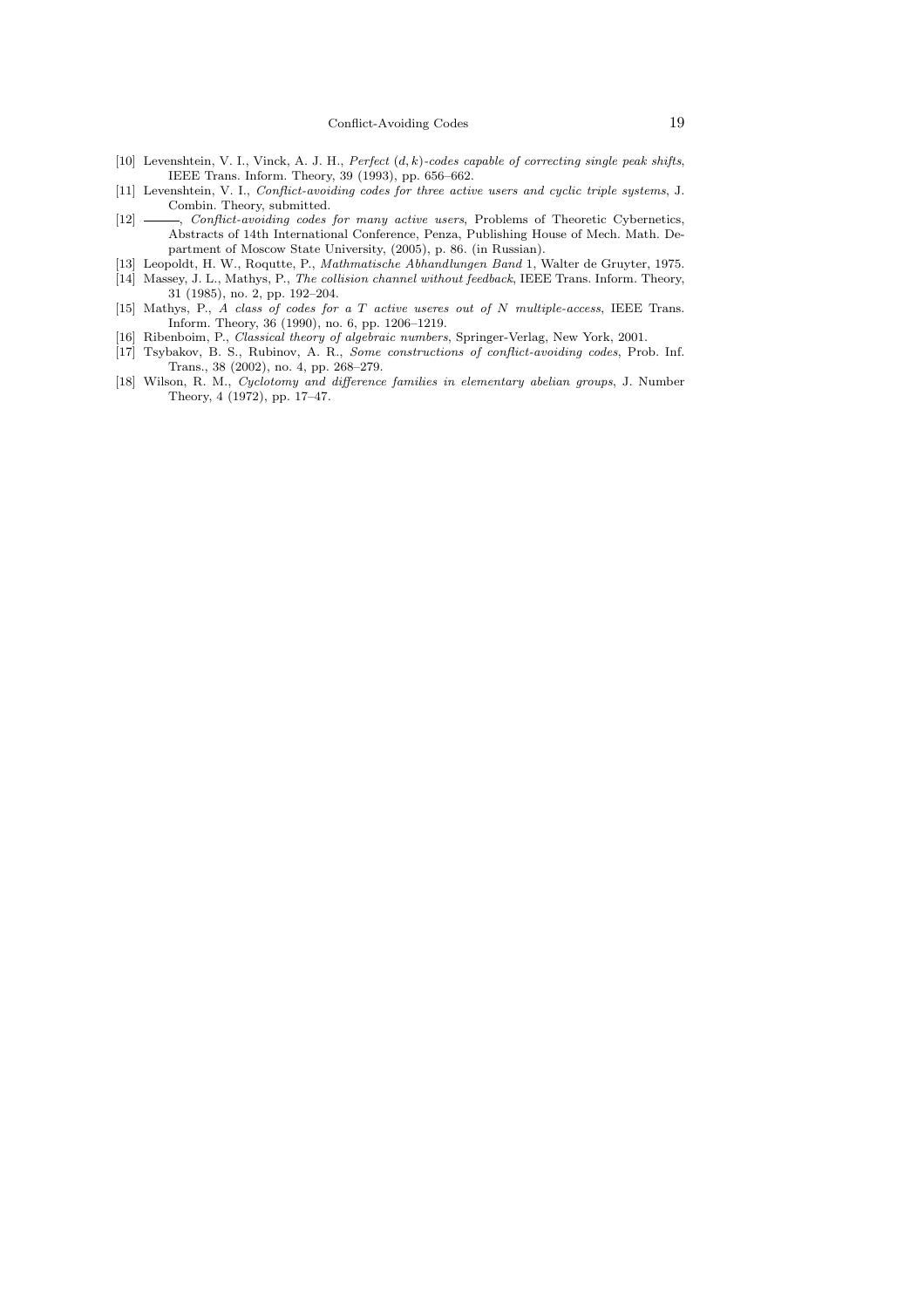FIG. 4.1. The connected component of  $G(p) = (V, E)$  containing a vertex  $a \in V$  is either  $G_a^1(p) = (V_a^1, E_a^1)$  or  $G_a^2(p) = (V_a^2, E_a^2)$ .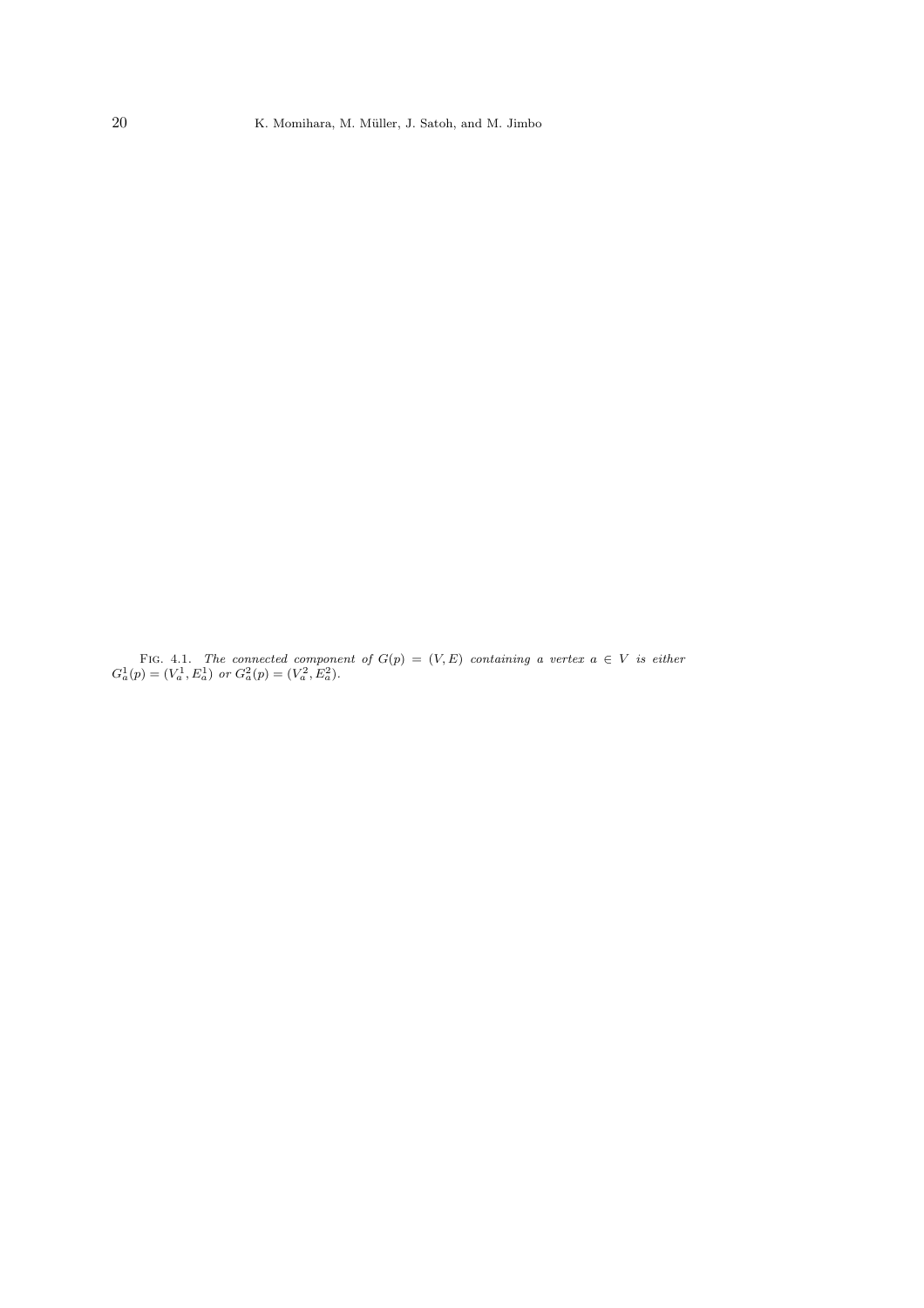# Conflict-Avoiding Codes 21

| $\boldsymbol{p}$ | $_{m}$       | $\alpha$          | $\gamma$    | $c_1$                    | $\mathfrak{c}_2$         | $\boldsymbol{p}$ | $\,m$    | $\alpha$                | $\gamma$    | $c_1$                    | $c_2$                    |
|------------------|--------------|-------------------|-------------|--------------------------|--------------------------|------------------|----------|-------------------------|-------------|--------------------------|--------------------------|
| 7                | $\mathbf{1}$ | 3                 | $\,6\,$     | $\overline{\phantom{0}}$ | 28                       | 3919             | 653      | 3                       | 27          |                          | 15676                    |
| $37\,$           | 6            | $\overline{2}$    | $\,$ 8 $\,$ | -                        |                          | 3931             | 655      | $\overline{2}$          | 8           |                          | 15724                    |
| 139              | 23           | $\overline{2}$    | $\,$ 8 $\,$ | $\overline{a}$           | 556                      | 4003             | 667      | $\boldsymbol{2}$        | $\,$ 8 $\,$ |                          | 16012                    |
| 163              | 27           | $\,2$             | $\,$ 8 $\,$ | $\overline{a}$           | 652                      | 4021             | 670      | $\,2$                   | $\,8\,$     | 16084                    |                          |
| 181              | 30           | $\overline{2}$    | $\,$ 8 $\,$ | 724                      |                          | 4111             | 685      | 12                      | 1728        |                          |                          |
| $241\,$          | 40           | $\scriptstyle{7}$ | 102         |                          |                          | 4201             | 700      | 11                      | 1331        |                          |                          |
| $313\,$          | 52           | 10                | 61          |                          |                          | 4219             | 703      | $\,2$                   | $8\,$       |                          | 16876                    |
| 337              | 56           | 10                | 326         | $\overline{\phantom{0}}$ |                          | 4261             | 710      | $\sqrt{2}$              | $\,8\,$     |                          |                          |
| 349              | 58           | $\boldsymbol{2}$  | $8\,$       |                          |                          | 4297             | 716      | $\bf 5$                 | 125         |                          | $\overline{\phantom{a}}$ |
| 379              | 63           | $\sqrt{2}$        | $\,8\,$     | $\overline{a}$           | 1516                     | 4357             | 726      | $\sqrt{2}$              | $\,8\,$     |                          |                          |
| 409              | 68           | 21                | 263         |                          |                          | 4363             | 727      | $\,2$                   | $\,8\,$     | $\overline{a}$           | 17452                    |
| 421              | 70           | $\,2$             | $8\,$       | 1684                     |                          | 4441             | 740      | 21                      | $379\,$     |                          |                          |
| 541              | 90           | $\overline{2}$    | $\,8\,$     | 2164                     |                          | 4507             | 751      | $\boldsymbol{2}$        | 8           | $\overline{\phantom{0}}$ | 18028                    |
| 571              | $\bf{95}$    | 3                 | 27          | $\overline{a}$           | 2284                     | 4561             | 760      | 11                      | 1331        | $\overline{a}$           |                          |
| 607              | 101          | 3                 | $\sqrt{27}$ | $\overline{a}$           | 2428                     | 4603             | 767      | $\boldsymbol{2}$        | $\,$ 8 $\,$ | $\overline{a}$           | 18412                    |
| 631              | 105          | 3                 | 27          | $\overline{a}$           | 2524                     | 4801             | 800      | $\overline{\mathbf{7}}$ | 343         |                          |                          |
| 751              | 125          | 3                 | 27          | $\overline{a}$           | 3004                     | 4831             | 805      | $\sqrt{3}$              | $27\,$      | $\overline{a}$           | 19324                    |
| $859\,$          | 143          | $\overline{2}$    | $\,8\,$     | $\overline{\phantom{a}}$ | 3436                     | 4861             | 810      | 11                      | 1331        | 19444                    |                          |
| $877\,$          | 146          | $\overline{2}$    | $8\,$       | $\overline{\phantom{0}}$ |                          | 4903             | 817      | $\sqrt{3}$              | $27\,$      |                          | 19612                    |
| 937              | 156          | 5                 | 125         | $\overline{a}$           | $\overline{\phantom{a}}$ | 4987             | 831      | $\,2$                   | $\,8\,$     | $\overline{a}$           | 19948                    |
| 1033             | 172          | 5                 | 125         | $\overline{\phantom{0}}$ |                          | 4999             | 833      | 3                       | 27          | $\overline{a}$           | 19996                    |
| 1087             | 181          | $\sqrt{3}$        | 27          | $\overline{\phantom{0}}$ | 4348                     | 5023             | 837      | $\sqrt{3}$              | $27\,$      | $\overline{a}$           | $\boldsymbol{20092}$     |
| 1123             | 187          | $\overline{2}$    | $\,$ $\,$   | $\overline{a}$           | 4492                     | $5107\,$         | 851      | $\overline{2}$          | $\,8\,$     | $\overline{a}$           |                          |
| 1171             | 195          | $\overline{2}$    | $8\,$       | $\overline{a}$           |                          | 5119             | 853      | 3                       | $27\,$      |                          | 20476                    |
| 1291             | 215          | $\,2$             | 8           |                          | 5164                     | 5431             | 905      | 3                       | $27\,$      |                          | 21724                    |
| 1297             | 216          | 10                | 1000        |                          |                          | 5479             | 913      | $\,3$                   | $27\,$      |                          | 21916                    |
| 1447             | 241          | $\sqrt{3}$        | 27          | $\overline{a}$           | 5788                     | 5563             | 927      | $\,2$                   | $\,8\,$     | $\overline{a}$           | 22252                    |
| 1453             | 242          | $\sqrt{2}$        | $\,$ $\,$   | 5812                     |                          | 5683             | 947      | $\sqrt{2}$              | $\,$ 8 $\,$ |                          | $22732\,$                |
| 1483             | 247          | $\sqrt{2}$        | $\,8\,$     |                          | 5932                     | 5689             | 948      | 11                      | 1331        |                          |                          |
| 1693             | 282          | $\,2$             | $\,8\,$     | $\overline{a}$           |                          | 5743             | 957      | 10                      | 1000        |                          | $\overline{a}$           |
| 1741             | 290          | $\overline{2}$    | $\,8\,$     |                          |                          | 5749             | 958      | $\boldsymbol{2}$        | 8           | 22996                    |                          |
| 1747             | 291          | $\overline{2}$    | $\,$ $\,$   | $\overline{a}$           | 6988                     | 5827             | 971      | $\overline{2}$          | $\,8\,$     | $\overline{a}$           | 23308                    |
| $2011\,$         | 335          | 3                 | 27          | $\overline{\phantom{0}}$ | 8044                     | 5857             | 976      | $\overline{\mathbf{7}}$ | 343         |                          |                          |
| 2161             | 360          | 23                | 1362        | $\overline{\phantom{0}}$ |                          | 5869             | 978      | $\overline{2}$          | $8\,$       | 23476                    | $\overline{\phantom{0}}$ |
| 2239             | 373          | $\sqrt{3}$        | 27          | $\overline{\phantom{0}}$ | 8956                     | $5881\,$         | 980      | 316                     | 386         |                          |                          |
| 2311             | 385          | 3                 | $\sqrt{27}$ | $\overline{a}$           | 9244                     | 5923             | 987      | $\,2$                   | $8\,$       | $\overline{a}$           | 23692                    |
| $2371\,$         | 395          | $\overline{2}$    | $\,8\,$     | $\overline{\phantom{a}}$ | 9484                     | 6073             | 1012     | 10                      | 1000        |                          |                          |
| 2473             | 412          | 5                 | 125         | $\overline{\phantom{0}}$ |                          | 6343             | 1057     | $\sqrt{3}$              | $27\,$      |                          | 25372                    |
| 2539             | 423          | $\overline{2}$    | $\,8\,$     |                          | 10156                    | 6379             | 1063     | $\overline{2}$          | $\,8\,$     | $\overline{a}$           | 25516                    |
| 2647             | 441          | 3                 | 27          | $\overline{a}$           | 10588                    | 6397             | 1066     | $\,2$                   | 8           |                          |                          |
| 2677             | 446          | $\boldsymbol{2}$  | $8\,$       | 10708                    |                          | 6469             | 1078     | $\boldsymbol{2}$        | 8           | 25876                    |                          |
| 2707             | 451          | $\sqrt{2}$        | 8           |                          | 10828                    | 6571             | $1095\,$ | $\,3$                   | $27\,$      | $\overline{\phantom{0}}$ | 26284                    |
| 2719             | 453          | 3                 | $\sqrt{27}$ | $\overline{a}$           | 10876                    | 6577             | 1096     | $\bf 5$                 | 125         |                          |                          |
| 2857             | 476          | 11                | 1331        |                          |                          | 6733             | 1122     | $\overline{2}$          | 8           | 26932                    |                          |
| 3169             | 528          | $\,7$             | 343         |                          |                          | 6781             | 1130     | $\overline{2}$          | $\,$ 8 $\,$ | 27124                    |                          |
| $3361\,$         | 560          | $\bf{22}$         | 565         | $\overline{a}$           |                          | 6823             | 1137     | 3                       | $27\,$      | $\frac{1}{2}$            | 27292                    |
| 3433             | $572\,$      | $\bf 5$           | $125\,$     |                          | $\overline{\phantom{a}}$ | 6907             | $1151\,$ | $\sqrt{2}$              | 8           | $\sim$                   | 27628                    |
| 3511             | 585          | 7                 | 343         | $\overline{\phantom{0}}$ | $\overline{\phantom{a}}$ | 6949             | 1158     | $\boldsymbol{2}$        | 8           | 27796                    |                          |
| 3547             | 591          | 2                 | 8           | $\overline{\phantom{0}}$ | 14188                    | 7129             | 1188     | $\overline{7}$          | 343         |                          |                          |
| 3559             | 593          | 3                 | 27          | $\overline{\phantom{0}}$ | 14236                    | 7159             | 1193     | 3                       | 27          | $\blacksquare$           | 28636                    |
| $3571\,$         | 595          | 2                 | 8           | $\overline{\phantom{a}}$ | 14284                    | 7237             | 1206     | $\overline{2}$          | 8           | 28948                    |                          |
| 3613             | 602          | $\overline{2}$    | 8           |                          | $\overline{\phantom{a}}$ | 7243             | 1207     | $\overline{2}$          | 8           | $\overline{\phantom{a}}$ | 28972                    |
| 3637             | 606          | $\overline{2}$    | 8           | 14548                    | $\overline{\phantom{a}}$ | 7759             | 1293     | 3                       | 27          | $\overline{\phantom{a}}$ | 31036                    |
| 3727             | 621          | 3                 | 27          | $\overline{\phantom{0}}$ | 14908                    | 7789             | 1298     | $\boldsymbol{2}$        | 8           |                          | $\overline{a}$           |
| 3877             | 646          | $\overline{2}$    | 8           | $\overline{\phantom{a}}$ | $\overline{\phantom{a}}$ | 7879             | 1313     | 3                       | $27\,$      | $\overline{\phantom{0}}$ | 31516                    |

TABLE  $7.1\,$ 

The first 110 primes  $p = 6m + 1$  satisfying the conditions of Corollary 3.3.  $\alpha \in \text{GF}(p)^{\times}$ denotes a primitive element and  $\gamma = \alpha^3$ . The code  $C \in \text{CAC}(n = p, 4)$  defined by the list of generators  $(1, \gamma, ..., \gamma^{m-1})$  is optimal. The column  $c_1$  (or  $c_2$ ) indicates the length  $n = 4p$  if p satisfies the conditions of Corollary 5.3 (or Corollary 5.5, respectively).